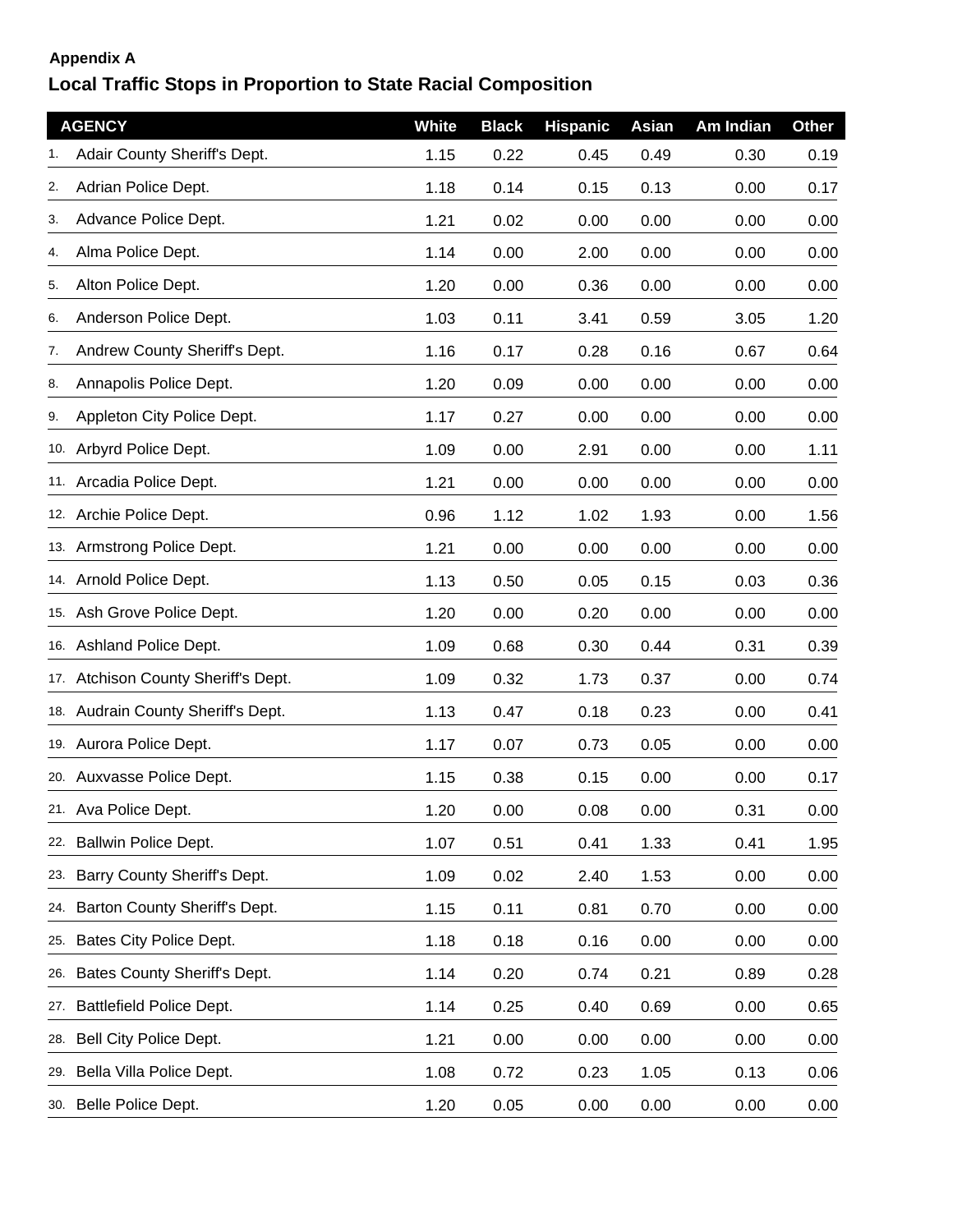|     | <b>AGENCY</b>                            | <b>White</b> | <b>Black</b> | <b>Hispanic</b> | Asian | Am Indian | <b>Other</b> |
|-----|------------------------------------------|--------------|--------------|-----------------|-------|-----------|--------------|
|     | 31. Bellefontaine Neighbors Police Dept. | 0.27         | 7.02         | 0.07            | 0.33  | 0.00      | 0.33         |
|     | 32. Bellflower Police Dept.              | 1.20         | 0.05         | 0.00            | 0.00  | 0.00      | 0.00         |
|     | 33. Bel-Nor Police Dept.                 | 0.38         | 5.85         | 0.16            | 2.24  | 0.00      | 0.48         |
|     | 34. Bel-Ridge Police Dept.               | 0.38         | 6.02         | 0.03            | 1.08  | 0.00      | 0.56         |
|     | 35. Belton Police Dept.                  | 0.97         | 1.20         | 1.30            | 0.30  | 0.00      | 1.52         |
|     | 36. Benton County Sheriff's Dept.        | 1.17         | 0.10         | 0.44            | 0.17  | 0.00      | 0.22         |
|     | 37. Benton Police Dept.                  | 1.14         | 0.52         | 0.00            | 0.00  | 0.00      | 0.00         |
|     | 38. Berkeley Police Dept.                | 0.51         | 5.19         | 0.17            | 0.38  | 0.18      | 0.26         |
|     | 39. Bernie Police Dept.                  | 1.06         | 0.86         | 0.59            | 0.00  | 0.86      | 0.81         |
|     | 40. Bertrand Police Dept.                | 0.88         | 2.47         | 0.00            | 0.00  | 0.00      | 0.00         |
|     | 41. Bethany Police Dept.                 | 1.16         | 0.15         | 0.56            | 0.00  | 0.00      | 0.43         |
| 42. | Beverly Hills Police Dept.               | 0.05         | 8.68         | 0.03            | 0.11  | 0.00      | 0.52         |
|     | 43. Bevier Police Dept.                  | 1.21         | 0.00         | 0.00            | 0.00  | 0.00      | 0.00         |
| 44. | <b>Billings Police Dept.</b>             | 1.14         | 0.08         | 1.01            | 0.68  | 0.39      | 0.45         |
| 45. | <b>Birch Tree Police Dept.</b>           | 1.19         | 0.00         | 0.38            | 0.00  | 0.00      | 0.00         |
| 46. | <b>Birmingham Police Department</b>      | 0.97         | 1.48         | 1.10            | 0.00  | 0.00      | 0.00         |
|     | 47. Blackburn Police Dept.               | 1.11         | 0.33         | 1.23            | 0.00  | 0.00      | 0.94         |
| 48. | <b>Bloomfield Police Dept.</b>           | 1.19         | 0.06         | 0.23            | 0.00  | 0.00      | 0.00         |
|     | 49. Blue Springs Police Dept.            | 1.06         | 0.86         | 0.56            | 0.36  | 0.17      | 0.27         |
| 50. | <b>Bolivar Police Dept.</b>              | 1.16         | 0.19         | 0.36            | 0.17  | 0.05      | 0.31         |
|     | 51. Bollinger County Sheriff's Dept.     | 1.19         | 0.08         | 0.28            | 0.00  | 0.00      | 0.00         |
| 52. | Bonne Terre Police Dept.                 | 1.14         | 0.27         | 0.25            | 0.43  | 0.00      | 1.15         |
| 53. | Boone County Sheriff's Dept.             | 0.92         | 1.87         | 0.57            | 0.52  | 0.07      | 0.87         |
| 54. | Boonville Police Dept.                   | 1.05         | 0.93         | 0.31            | 0.80  | 0.32      | 0.55         |
| 55. | Bourbon - Dept. of Public Safety         | 1.00         | 0.81         | 1.09            | 0.93  | 0.63      | 2.57         |
| 56. | Bowling Green Police Dept.               | 1.14         | 0.46         | 0.28            | 0.14  | 0.00      | 0.00         |
| 57. | Branson Police Dept.                     | 1.13         | 0.24         | 1.06            | 0.03  | 0.04      | 0.34         |
| 58. | Branson West Police Dept.                | 1.18         | 0.08         | 0.42            | 0.07  | 0.00      | 0.00         |
|     | 59. Braymer Police Dept.                 | 1.20         | 0.05         | 0.17            | 0.00  | 0.00      | 0.00         |
| 60. | Breckenridge Hills Police Dept.          | 0.65         | 3.62         | 1.81            | 0.36  | 0.12      | 0.59         |
|     | 61. Brentwood Police Dept.               | 0.92         | 1.95         | 0.15            | 1.24  | 0.26      | 0.18         |
|     | 62. Bridgeton Police Dept.               | 0.72         | 3.20         | 1.35            | 0.47  | 0.32      | 0.65         |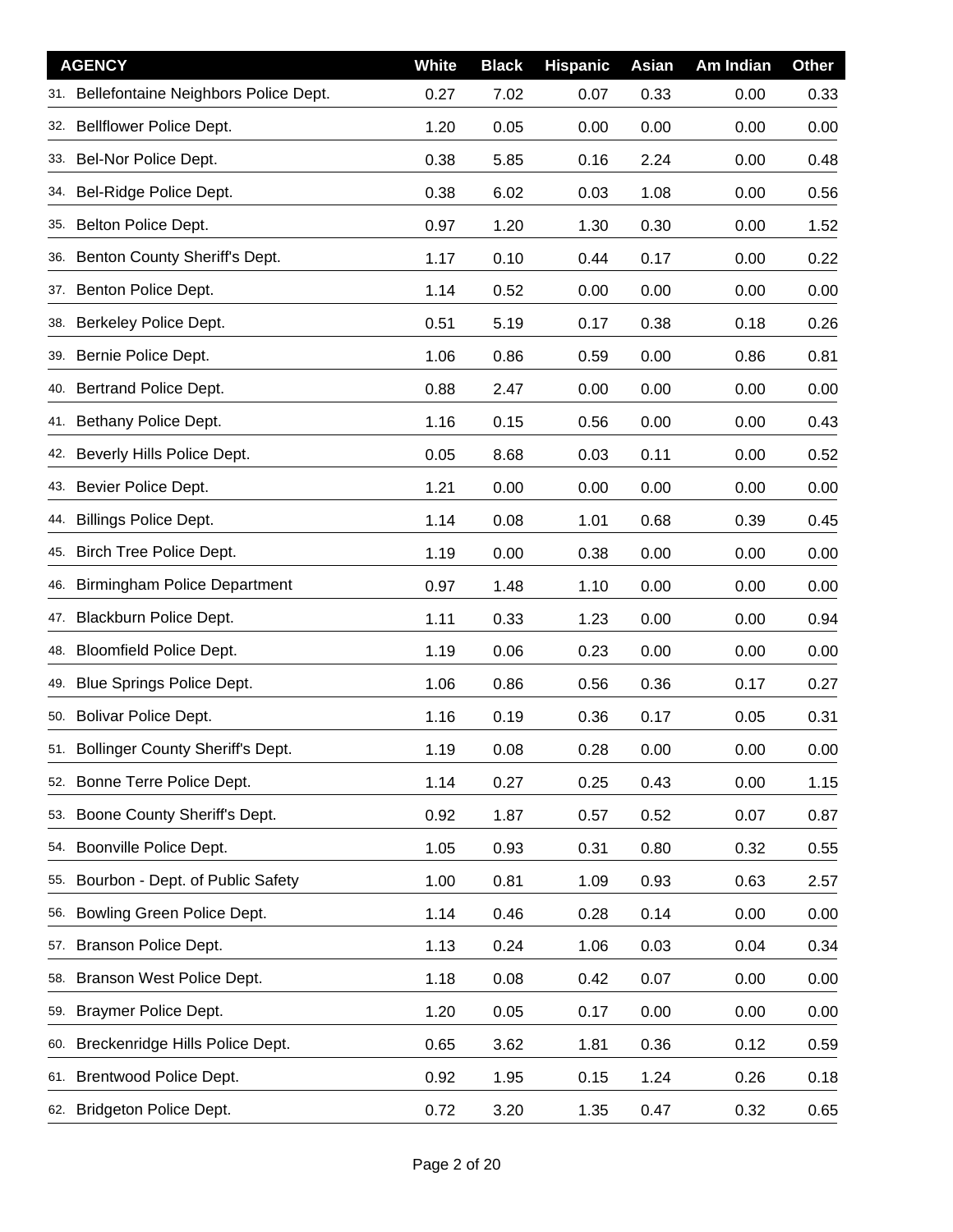|     | <b>AGENCY</b>                       | <b>White</b> | <b>Black</b> | <b>Hispanic</b> | Asian | Am Indian | <b>Other</b> |
|-----|-------------------------------------|--------------|--------------|-----------------|-------|-----------|--------------|
|     | 63. Brookfield Police Dept.         | 1.15         | 0.30         | 0.43            | 0.16  | 0.00      | 0.11         |
|     | 64. Browning Police Dept.           | 1.21         | 0.00         | 0.00            | 0.00  | 0.00      | 0.00         |
|     | 65. Brunswick Police Dept.          | 1.15         | 0.43         | 0.00            | 0.00  | 0.00      | 0.00         |
|     | 66. Buchanan County Sheriff's Dept. | 1.11         | 0.45         | 0.77            | 0.35  | 0.42      | 0.40         |
|     | 67. Bucklin Police Dept.            | 1.21         | 0.00         | 0.00            | 0.00  | 0.00      | 0.00         |
|     | 68. Buckner Police Dept.            | 1.15         | 0.32         | 0.43            | 0.13  | 0.00      | 0.04         |
|     | 69. Buffalo Police Dept.            | 1.20         | 0.01         | 0.07            | 0.06  | 0.00      | 0.00         |
|     | 70. Butler County Sheriff's Dept.   | 1.13         | 0.52         | 0.29            | 0.07  | 0.00      | 0.19         |
|     | 71. Butler Police Dept.             | 1.16         | 0.17         | 0.29            | 0.17  | 0.93      | 0.58         |
|     | 72. Butterfield Police Dept.        | 1.02         | 0.18         | 4.67            | 0.00  | 0.00      | 0.00         |
|     | 73. Byrnes Mill Police Dept.        | 1.19         | 0.11         | 0.09            | 0.00  | 0.00      | 0.00         |
| 74. | Cabool Police Dept.                 | 1.18         | 0.05         | 0.19            | 0.33  | 0.00      | 0.65         |
|     | 75. Caldwell County Sheriff's Dept. | 1.17         | 0.14         | 0.29            | 0.06  | 0.00      | 0.25         |
| 76. | California Police Dept.             | 1.10         | 0.21         | 2.33            | 0.00  | 0.00      | 0.00         |
|     | 77. Callaway County Sheriff's Dept. | 1.12         | 0.52         | 0.37            | 0.06  | 0.00      | 0.08         |
| 78. | Calverton Park Police Dept.         | 0.40         | 5.98         | 0.26            | 0.21  | 0.00      | 0.14         |
|     | 79. Camden County Sheriff's Dept.   | 1.16         | 0.18         | 0.41            | 0.26  | 0.07      | 0.28         |
| 80. | Camden Point Police Dept.           | 1.21         | 0.00         | 0.00            | 0.00  | 0.00      | 0.00         |
|     | 81. Camdenton Police Dept.          | 1.16         | 0.15         | 0.54            | 0.22  | 0.00      | 0.00         |
| 82. | Cameron Police Dept.                | 1.17         | 0.14         | 0.21            | 0.21  | 0.19      | 0.24         |
|     | 83. Campbell Police Dept.           | 1.10         | 0.56         | 0.89            | 0.00  | 0.00      | 0.00         |
| 84. | Canalou Police Dept.                | 1.21         | 0.00         | 0.00            | 0.00  | 0.00      | 0.00         |
| 85. | Canton Police Dept.                 | 1.13         | 0.47         | 0.32            | 0.27  | 0.00      | 0.18         |
| 86. | Cape Girardeau Co. Sheriff's Dept.  | 1.09         | 0.71         | 0.42            | 0.38  | 0.00      | 0.34         |
| 87. | Cape Girardeau Police Dept.         | 0.95         | 1.77         | 0.26            | 0.44  | 0.27      | 0.62         |
| 88. | Cardwell Police Dept.               | 1.11         | 0.15         | 1.11            | 0.00  | 0.00      | 2.55         |
| 89. | Carl Junction Police Dept.          | 1.13         | 0.32         | 0.61            | 0.25  | 0.59      | 0.70         |
| 90. | Carroll County Sheriff's Dept.      | 1.14         | 0.41         | 0.26            | 0.11  | 0.00      | 0.00         |
| 91. | Carrollton Police Dept.             | 1.15         | 0.23         | 0.43            | 0.00  | 0.00      | 0.99         |
| 92. | Carter County Sheriff's Dept.       | 1.18         | 0.00         | 0.89            | 0.00  | 0.00      | 0.00         |
| 93. | Carterville Police Dept.            | 1.14         | 0.19         | 1.20            | 0.20  | 0.12      | 0.00         |
|     | 94. Carthage Police Dept.           | 0.98         | 0.28         | 5.18            | 0.20  | 0.28      | 0.32         |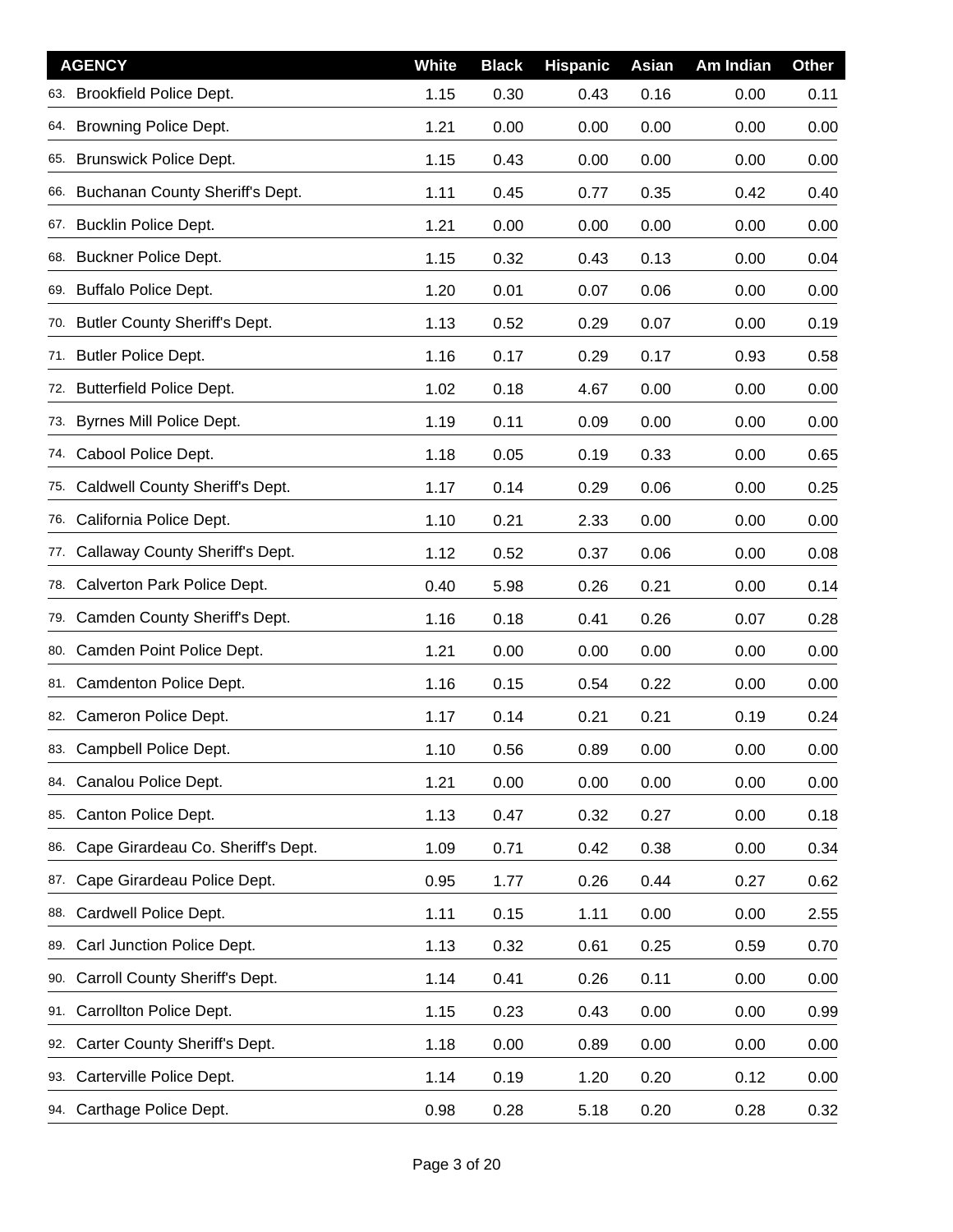| <b>AGENCY</b>                         | White | <b>Black</b> | <b>Hispanic</b> | Asian | Am Indian | <b>Other</b> |
|---------------------------------------|-------|--------------|-----------------|-------|-----------|--------------|
| 95. Caruthersville Police Dept.       | 0.62  | 4.36         | 0.33            | 0.00  | 0.00      | 0.00         |
| 96. Cass County Sheriff's Office      | 1.10  | 0.56         | 0.90            | 0.16  | 0.00      | 0.15         |
| Cassville Police Dept.<br>97.         | 1.17  | 0.02         | 0.86            | 0.22  | 0.00      | 0.00         |
| 98. Catron Police Dept.               | 0.00  | 9.17         | 0.00            | 0.00  | 0.00      | 0.00         |
| 99. Cedar County Sheriff's Dept.      | 1.21  | 0.00         | 0.00            | 0.00  | 0.00      | 0.00         |
| 100. Center Police Dept.              | 1.07  | 0.34         | 1.26            | 0.00  | 0.00      | 2.89         |
| 101. Centralia Police Dept.           | 1.17  | 0.25         | 0.22            | 0.11  | 0.00      | 0.00         |
| 102. Chaffee Police Dept.             | 1.19  | 0.14         | 0.00            | 0.00  | 0.00      | 0.00         |
| 103. Chariton County Sheriff's Dept.  | 1.11  | 0.56         | 0.41            | 0.00  | 0.00      | 0.95         |
| 104. Charlack Police Dept.            | 0.50  | 5.13         | 0.20            | 0.66  | 0.08      | 0.57         |
| 105. Charleston Police Dept.          | 0.65  | 4.11         | 0.35            | 0.22  | 0.00      | 0.15         |
| 106. Chesterfield Police Dept.        | 1.06  | 0.67         | 0.25            | 1.79  | 0.64      | 0.61         |
| 107. Chilhowee Police Dept.           | 1.21  | 0.00         | 0.00            | 0.00  | 0.00      | 0.00         |
| 108. Chillicothe Police Dept.         | 1.17  | 0.21         | 0.08            | 0.08  | 0.11      | 0.07         |
| 109. Christian County Sheriff's Dept. | 1.18  | 0.11         | 0.35            | 0.18  | 0.00      | 0.09         |
| 110. Clarence Police Dept.            | 1.13  | 0.31         | 1.15            | 0.00  | 0.00      | 0.00         |
| 111. Clark County Sheriff's Dept.     | 1.18  | 0.17         | 0.10            | 0.06  | 0.00      | 0.08         |
| 112. Clark Police Department          | 1.06  | 1.05         | 0.00            | 0.18  | 0.00      | 0.48         |
| 113. Clarkton Police Dept.            | 0.80  | 2.20         | 3.37            | 0.00  | 0.00      | 0.00         |
| 114. Clay County Parks Dept.          | 1.04  | 0.44         | 2.70            | 0.47  | 0.00      | 0.62         |
| 115. Clay County Sheriff's Dept.      | 1.07  | 0.69         | 0.92            | 0.52  | 0.12      | 0.46         |
| 116. Claycomo Police Dept.            | 1.02  | 0.92         | 1.37            | 0.47  | 0.26      | 0.36         |
| 117. Clayton Police Dept.             | 0.77  | 2.77         | 0.16            | 1.99  | 0.45      | 1.78         |
| 118. Cleveland Police Dept.           | 1.18  | 0.10         | 0.36            | 0.21  | 0.00      | 0.00         |
| 119. Clever Police Dept.              | 1.19  | 0.02         | 0.25            | 0.07  | 0.00      | 0.10         |
| 120. Clinton County Sheriff's Dept.   | 1.14  | 0.24         | 0.77            | 0.35  | 0.00      | 0.23         |
| 121. Clinton Police Dept.             | 1.15  | 0.23         | 0.43            | 0.43  | 0.10      | 0.00         |
| 122. Cole Camp Police Dept.           | 1.18  | 0.06         | 0.42            | 0.36  | 0.00      | 0.00         |
| 123. Cole County Sheriff's Dept.      | 1.06  | 0.80         | 0.51            | 0.38  | 0.18      | 1.12         |
| 124. Columbia Police Dept.            | 0.92  | 1.81         | 0.40            | 1.33  | 0.04      | 0.44         |
| 125. Concordia Police Dept.           | 1.15  | 0.26         | 0.57            | 0.14  | 0.00      | 0.19         |
| 126. Conway Police Dept.              | 1.09  | 0.74         | 0.31            | 0.35  | 0.00      | 0.23         |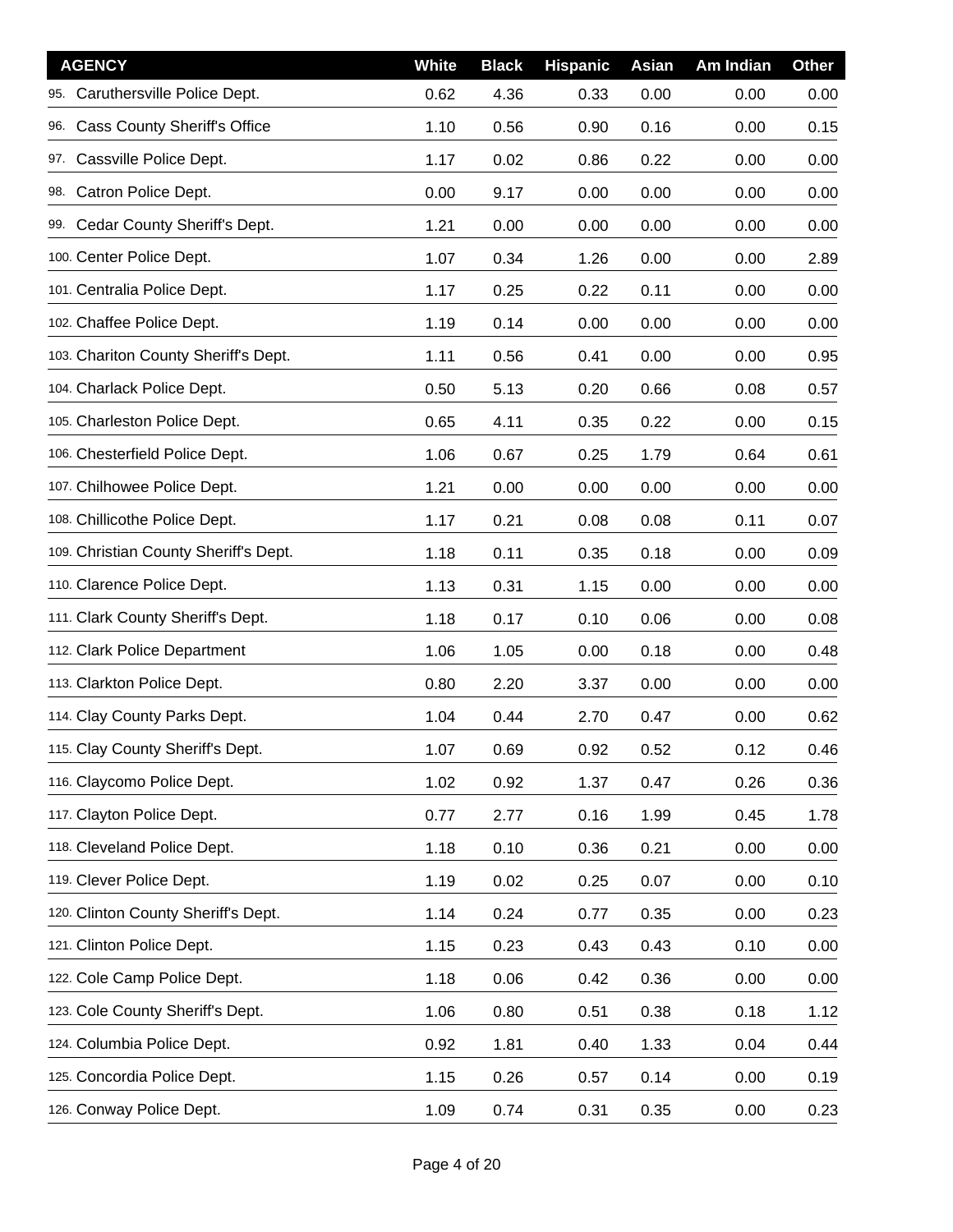| <b>AGENCY</b>                          | <b>White</b> | <b>Black</b> | <b>Hispanic</b> | Asian | Am Indian | <b>Other</b> |
|----------------------------------------|--------------|--------------|-----------------|-------|-----------|--------------|
| 127. Cool Valley Police Dept.          | 0.24         | 7.10         | 0.24            | 0.04  | 1.18      | 0.84         |
| 128. Cooper County Sheriff's Dept.     | 0.95         | 1.53         | 1.06            | 0.15  | 0.00      | 1.01         |
| 129. Corder Police Dept.               | 1.21         | 0.00         | 0.00            | 0.00  | 0.00      | 0.00         |
| 130. Cottleville Police Dept.          | 1.09         | 0.54         | 0.51            | 0.52  | 0.23      | 1.38         |
| 131. Country Club Hills Police Dept.   | 0.11         | 8.15         | 0.04            | 0.12  | 1.29      | 0.98         |
| 132. Country Club Village Police Dept. | 1.18         | 0.17         | 0.27            | 0.00  | 0.00      | 0.00         |
| 133. Crane Police Dept.                | 1.20         | 0.03         | 0.00            | 0.00  | 0.00      | 0.00         |
| 134. Crawford County Sheriff's Dept.   | 1.18         | 0.15         | 0.09            | 0.00  | 0.67      | 0.21         |
| 135. Creighton Police Dept.            | 1.21         | 0.00         | 0.00            | 0.00  | 0.00      | 0.00         |
| 136. Crestwood Police Dept.            | 1.09         | 0.64         | 0.40            | 0.74  | 0.15      | 0.41         |
| 137. Creve Coeur Police Dept.          | 0.98         | 1.29         | 0.22            | 1.66  | 0.12      | 1.09         |
| 138. Crocker Police Dept.              | 1.11         | 0.34         | 0.17            | 1.00  | 1.20      | 1.52         |
| 139. Crystal City Police Dept.         | 1.13         | 0.44         | 0.19            | 0.05  | 0.00      | 0.55         |
| 140. Cuba Police Dept.                 | 1.15         | 0.20         | 0.42            | 0.58  | 0.00      | 0.00         |
| 141. Curryville Police Dept.           | 1.05         | 0.55         | 0.62            | 0.76  | 0.00      | 2.84         |
| 142. Dade County Sheriff's Dept.       | 1.19         | 0.16         | 0.00            | 0.00  | 0.00      | 0.00         |
| 143. Dallas County Sheriff's Dept.     | 1.19         | 0.03         | 0.16            | 0.18  | 0.00      | 0.12         |
| 144. Dardenne Prairie Police Dept.     | 1.13         | 0.41         | 0.34            | 0.00  | 0.00      | 0.59         |
| 145. Daviess County Sheriff's Dept.    | 1.11         | 0.40         | 0.66            | 0.57  | 0.00      | 0.76         |
| 146. DeKalb County Sheriff's Dept.     | 1.16         | 0.17         | 0.41            | 0.00  | 0.00      | 0.95         |
| 147. Dellwood Police Dept.             | 0.08         | 8.54         | 0.00            | 0.00  | 0.00      | 0.37         |
| 148. Delta Police Dept.                | 1.12         | 0.31         | 0.87            | 1.00  | 0.00      | 0.00         |
| 149. Dent County Sheriff's Dept.       | 1.20         | 0.08         | 0.00            | 0.00  | 0.00      | 0.00         |
| 150. Des Peres Police Dept.            | 1.02         | 1.13         | 0.27            | 0.93  | 0.24      | 0.85         |
| 151. Desloge Police Dept.              | 1.19         | 0.12         | 0.10            | 0.00  | 0.19      | 0.06         |
| 152. DeSoto Police Dept.               | 1.18         | 0.17         | 0.11            | 0.00  | 0.00      | 0.08         |
| 153. Dexter Police Dept.               | 1.13         | 0.47         | 0.30            | 0.05  | 0.00      | 0.06         |
| 154. Diamond Police Dept.              | 1.10         | 0.23         | 1.25            | 1.52  | 0.00      | 0.00         |
| 155. Dixon Police Dept.                | 1.17         | 0.26         | 0.00            | 0.00  | 0.00      | 0.00         |
| 156. Doniphan Police Dept.             | 1.19         | 0.03         | 0.21            | 0.06  | 0.00      | 0.08         |
| 157. Doolittle Police Dept.            | 1.15         | 0.33         | 0.50            | 0.00  | 0.00      | 0.00         |
| 158. Douglas County Sheriff's Dept.    | 1.21         | 0.00         | 0.00            | 0.00  | 0.00      | 0.00         |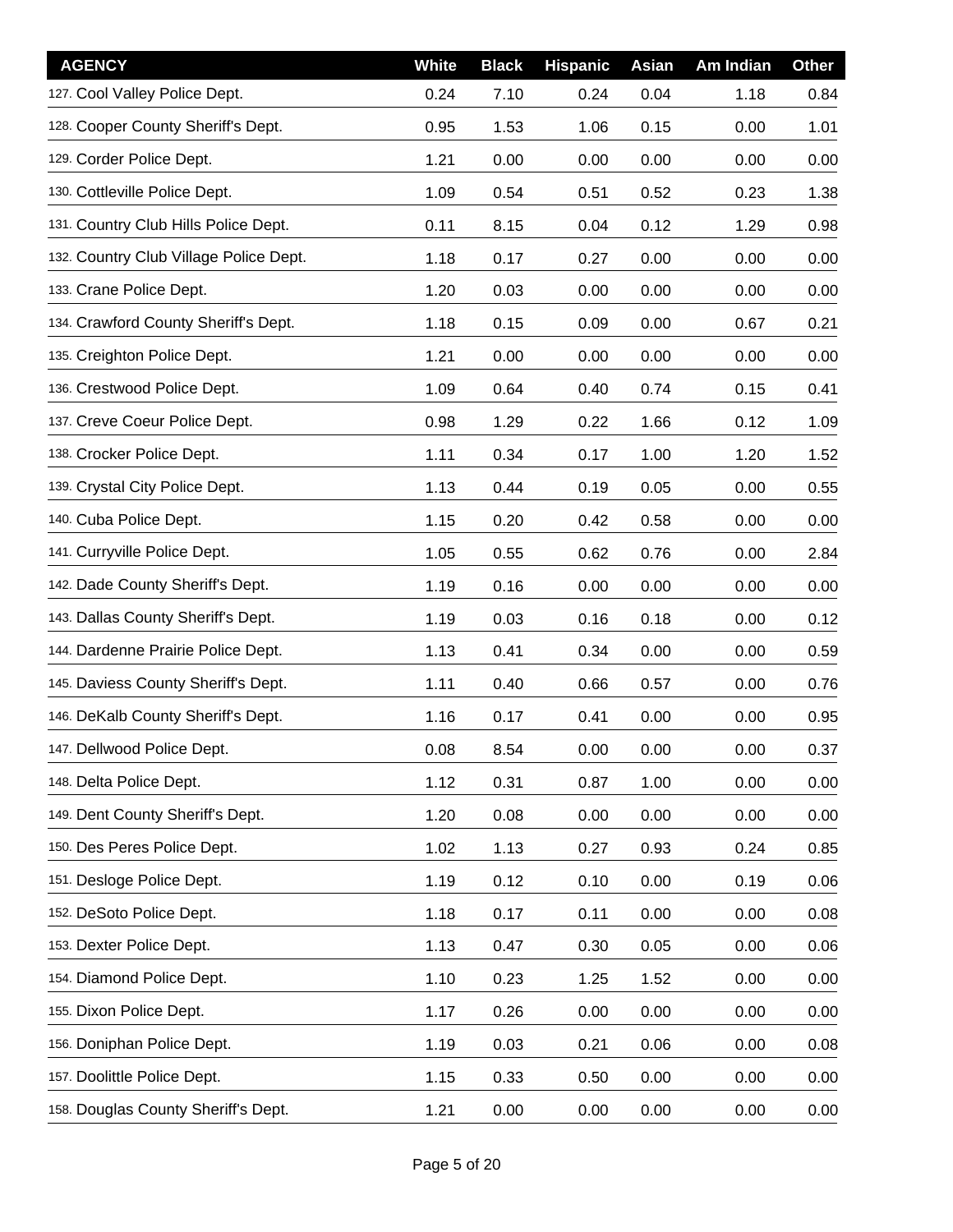| <b>AGENCY</b>                       | White | <b>Black</b> | <b>Hispanic</b> | Asian | Am Indian | <b>Other</b> |
|-------------------------------------|-------|--------------|-----------------|-------|-----------|--------------|
| 159. Drexel Police Department       | 1.18  | 0.05         | 0.49            | 0.17  | 0.00      | 0.00         |
| 160. Duenweg Police Dept.           | 1.17  | 0.18         | 0.37            | 0.16  | 0.68      | 0.00         |
| 161. Dunklin County Sheriff's Dept. | 1.00  | 1.43         | 0.55            | 0.00  | 0.00      | 0.00         |
| 162. Duquesne Police Dept.          | 1.10  | 0.32         | 1.09            | 0.65  | 0.00      | 0.59         |
| 163. East Lynne Police Dept.        | 1.17  | 0.26         | 0.00            | 0.00  | 0.00      | 0.00         |
| 164. East Prairie Police Dept.      | 1.15  | 0.36         | 0.18            | 0.00  | 0.00      | 0.00         |
| 165. Easton Police Dept.            | 1.21  | 0.00         | 0.00            | 0.00  | 0.00      | 0.00         |
| 166. Edgar Springs Police Dept.     | 1.15  | 0.23         | 0.48            | 0.41  | 0.00      | 0.00         |
| 167. Edgerton Police Dept.          | 1.21  | 0.00         | 0.00            | 0.00  | 0.00      | 0.00         |
| 168. Edina Police Dept.             | 1.21  | 0.00         | 0.00            | 0.00  | 0.00      | 0.00         |
| 169. Edmundson Police Dept.         | 0.74  | 2.99         | 0.94            | 1.16  | 0.10      | 0.86         |
| 170. El Dorado Springs Police Dept. | 1.18  | 0.00         | 0.10            | 0.33  | 0.70      | 0.66         |
| 171. Eldon Police Dept.             | 1.18  | 0.15         | 0.19            | 0.00  | 0.00      | 0.09         |
| 172. Ellington Police Dept.         | 1.21  | 0.00         | 0.00            | 0.00  | 0.00      | 0.00         |
| 173. Ellisville Police Dept.        | 1.11  | 0.37         | 0.19            | 0.86  | 0.14      | 1.84         |
| 174. Ellsinore Police Dept.         | 1.18  | 0.21         | 0.00            | 0.00  | 0.00      | 0.00         |
| 175. Elsberry Police Dept.          | 1.13  | 0.47         | 0.28            | 0.24  | 0.25      | 0.00         |
| 176. Emma Police Dept.              | 1.21  | 0.00         | 0.00            | 0.00  | 0.00      | 0.00         |
| 177. Essex Police Dept.             | 1.16  | 0.37         | 0.00            | 0.00  | 0.00      | 0.00         |
| 178. Eureka Police Dept.            | 1.17  | 0.22         | 0.20            | 0.19  | 0.16      | 0.15         |
| 179. Everton Police Dept.           | 1.19  | 0.07         | 0.00            | 0.00  | 0.00      | 0.59         |
| 180. Excelsior Springs Police Dept. | 1.15  | 0.27         | 0.49            | 0.04  | 0.45      | 0.14         |
| 181. Exeter Police Dept.            | 1.14  | 0.05         | 1.29            | 0.68  | 0.00      | 0.00         |
| 182. Fair Grove Police Dept.        | 1.18  | 0.10         | 0.24            | 0.14  | 0.29      | 0.46         |
| 183. Fair Play Police Dept.         | 1.21  | 0.00         | 0.00            | 0.00  | 0.00      | 0.00         |
| 184. Fairview Police Dept.          | 1.15  | 0.00         | 0.00            | 2.67  | 0.00      | 0.00         |
| 185. Farber Police Dept.            | 1.11  | 0.53         | 0.00            | 0.68  | 0.00      | 0.91         |
| 186. Farmington Police Dept.        | 1.18  | 0.15         | 0.12            | 0.18  | 0.22      | 0.14         |
| 187. Fayette Police Dept.           | 0.99  | 1.49         | 0.00            | 0.30  | 0.00      | 0.79         |
| 188. Ferguson Police Dept.          | 0.21  | 7.50         | 0.14            | 0.15  | 0.12      | 0.16         |
| 189. Ferrelview Police Dept.        | 1.04  | 0.83         | 1.37            | 0.29  | 0.83      | 0.00         |
| 190. Festus Police Dept.            | 1.12  | 0.49         | 0.28            | 0.22  | 0.18      | 0.39         |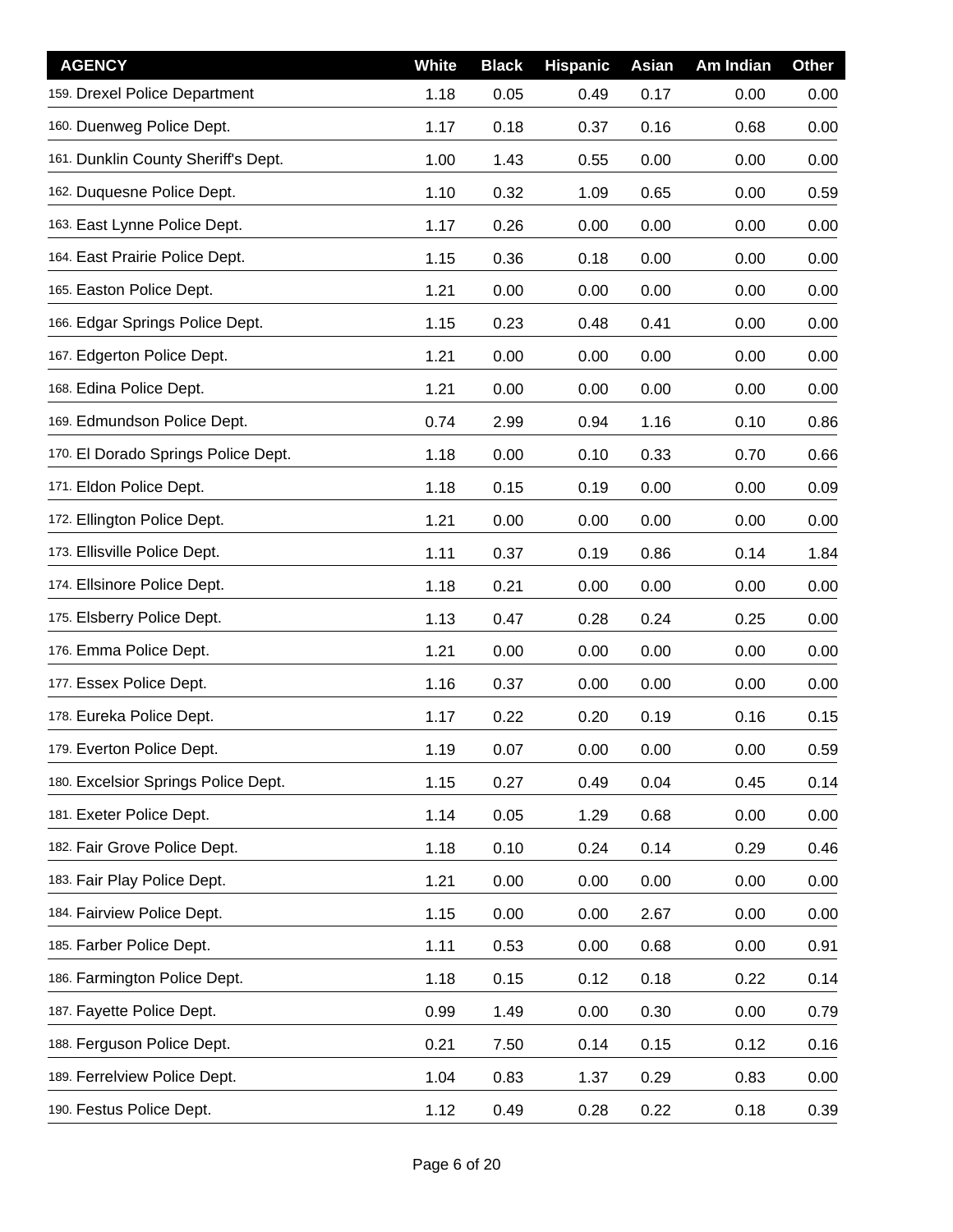| <b>AGENCY</b>                         | White | <b>Black</b> | <b>Hispanic</b> | Asian | Am Indian | Other |
|---------------------------------------|-------|--------------|-----------------|-------|-----------|-------|
| 191. Florissant Police Dept.          | 0.41  | 5.95         | 0.08            | 0.32  | 0.11      | 0.14  |
| 192. Foley Police Dept.               | 1.15  | 0.25         | 0.27            | 0.13  | 0.00      | 0.88  |
| 193. Fordland Police Dept.            | 1.17  | 0.21         | 0.18            | 0.25  | 0.00      | 0.17  |
| 194. Foristell Police Dept.           | 1.08  | 0.75         | 0.31            | 0.30  | 0.07      | 0.57  |
| 195. Forsyth Police Dept.             | 1.20  | 0.04         | 0.00            | 0.00  | 0.00      | 0.00  |
| 196. Frankford Police Dept.           | 1.09  | 0.78         | 0.38            | 0.00  | 0.00      | 0.00  |
| 197. Franklin County Sheriff's Dept.  | 1.15  | 0.23         | 0.28            | 0.15  | 1.03      | 0.72  |
| 198. Fredericktown Police Dept.       | 1.18  | 0.06         | 0.28            | 0.36  | 0.00      | 0.16  |
| 199. Freeman Police Dept.             | 1.18  | 0.24         | 0.00            | 0.00  | 0.00      | 0.00  |
| 200. Frontenac Police Dept.           | 0.99  | 1.40         | 0.15            | 0.97  | 0.26      | 0.73  |
| 201. Fulton Police Dept.              | 1.04  | 1.04         | 0.42            | 0.33  | 0.15      | 0.51  |
| 202. Galena Police Dept.              | 1.18  | 0.00         | 0.69            | 0.00  | 0.00      | 0.00  |
| 203. Gallatin Police Dept.            | 1.16  | 0.17         | 0.75            | 0.00  | 0.00      | 0.00  |
| 204. Garden City Police Dept.         | 1.11  | 0.43         | 0.80            | 0.34  | 0.00      | 0.23  |
| 205. Gasconade County Sheriff's Dept. | 1.19  | 0.06         | 0.22            | 0.00  | 0.00      | 0.00  |
| 206. Gentry County Sheriff's Dept.    | 1.20  | 0.03         | 0.09            | 0.00  | 0.00      | 0.00  |
| 207. Gerald Police Department         | 1.17  | 0.14         | 0.31            | 0.00  | 0.32      | 0.30  |
| 208. Gideon Police Dept.              | 1.08  | 0.48         | 1.79            | 0.00  | 0.00      | 0.00  |
| 209. Gladstone Dept. of Public Safety | 0.97  | 1.23         | 1.35            | 0.77  | 1.05      | 0.33  |
| 210. Glasgow Police Dept.             | 1.09  | 0.89         | 0.00            | 0.00  | 0.00      | 0.00  |
| 211. Glendale Police Dept.            | 1.08  | 0.75         | 0.20            | 0.64  | 0.00      | 0.37  |
| 212. Goodman Police Dept.             | 1.07  | 0.00         | 2.76            | 1.19  | 1.67      | 0.53  |
| 213. Gordonville Police Dept.         | 1.18  | 0.16         | 0.08            | 0.00  | 0.00      | 0.00  |
| 214. Gower Police Dept.               | 1.14  | 0.31         | 0.66            | 0.00  | 0.00      | 0.00  |
| 215. Grain Valley Police Dept.        | 1.15  | 0.29         | 0.47            | 0.11  | 0.00      | 0.15  |
| 216. Granby Police Dept.              | 1.15  | 0.09         | 0.89            | 0.95  | 0.00      | 0.00  |
| 217. Grandin Police Dept.             | 1.21  | 0.00         | 0.00            | 0.00  | 0.00      | 0.00  |
| 218. Grandview Police Dept.           | 0.52  | 4.65         | 1.85            | 0.44  | 0.00      | 0.27  |
| 219. Green City Police Dept.          | 1.05  | 0.61         | 2.27            | 0.00  | 0.00      | 0.00  |
| 220. Green Ridge Police Dept.         | 1.21  | 0.00         | 0.00            | 0.00  | 0.00      | 0.00  |
| 221. Greene County Sheriff's Dept.    | 1.12  | 0.37         | 0.45            | 0.53  | 0.24      | 0.63  |
| 222. Greenfield Police Dept.          | 1.19  | 0.10         | 0.13            | 0.00  | 0.00      | 0.00  |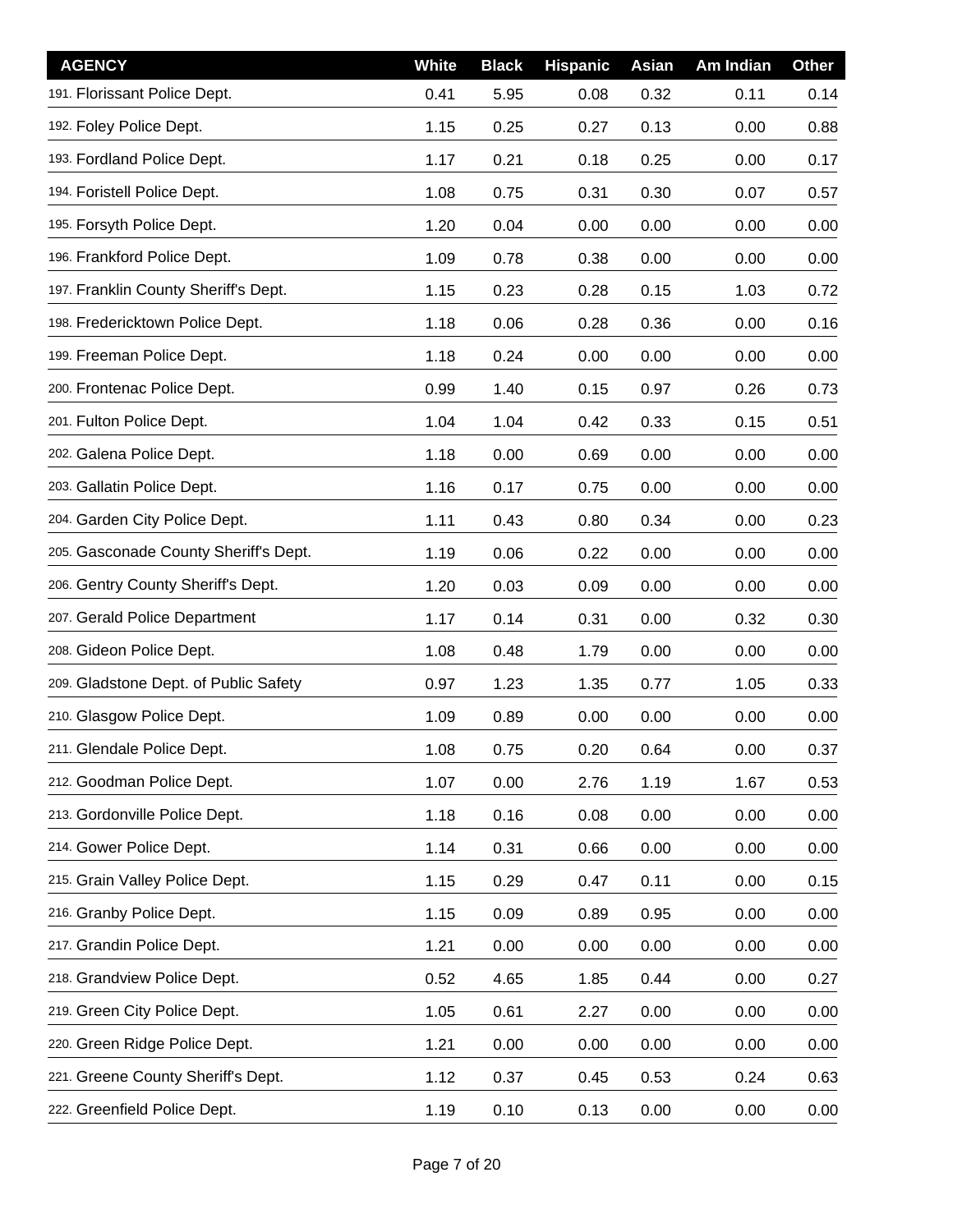| <b>AGENCY</b>                        | White | <b>Black</b> | <b>Hispanic</b> | Asian | Am Indian | <b>Other</b> |
|--------------------------------------|-------|--------------|-----------------|-------|-----------|--------------|
| 223. Greenville Police Dept.         | 1.21  | 0.00         | 0.00            | 0.00  | 0.00      | 0.00         |
| 224. Greenwood Police Dept.          | 1.10  | 0.57         | 0.77            | 0.25  | 0.00      | 0.00         |
| 225. Grundy County Sheriff's Dept.   | 1.18  | 0.20         | 0.00            | 0.00  | 0.00      | 0.00         |
| 226. Hale Police Dept.               | 1.21  | 0.00         | 0.00            | 0.00  | 0.00      | 0.00         |
| 227. Hallsville Police Dept.         | 1.12  | 0.48         | 0.36            | 0.15  | 0.32      | 0.20         |
| 228. Hamilton Police Dept.           | 1.19  | 0.06         | 0.32            | 0.14  | 0.00      | 0.00         |
| 229. Hannibal Police Dept.           | 1.08  | 0.86         | 0.13            | 0.26  | 0.00      | 0.10         |
| 230. Hardin Police Dept.             | 1.20  | 0.08         | 0.00            | 0.00  | 0.00      | 0.00         |
| 231. Harrison County Sheriff's Dept. | 1.21  | 0.00         | 0.00            | 0.00  | 0.00      | 0.00         |
| 232. Harrisonville Police Dept.      | 1.16  | 0.17         | 0.35            | 0.21  | 0.13      | 0.36         |
| 233. Hartville Police Dept.          | 1.20  | 0.06         | 0.00            | 0.00  | 0.00      | 0.00         |
| 234. Hawk Point Police Department    | 1.20  | 0.06         | 0.06            | 0.00  | 0.00      | 0.13         |
| 235. Hayti Police Dept.              | 0.61  | 4.46         | 0.07            | 0.00  | 0.10      | 0.31         |
| 236. Hazelwood Police Dept.          | 0.62  | 4.34         | 0.18            | 0.34  | 0.16      | 0.45         |
| 237. Henrietta Police Dept.          | 1.17  | 0.09         | 0.33            | 0.00  | 2.40      | 0.00         |
| 238. Henry County Sheriff's Dept.    | 1.17  | 0.14         | 0.21            | 0.03  | 0.00      | 0.86         |
| 239. Herculaneum Police Dept.        | 1.16  | 0.23         | 0.17            | 0.13  | 0.00      | 0.28         |
| 240. Hermann Police Dept.            | 1.20  | 0.05         | 0.10            | 0.18  | 0.00      | 0.00         |
| 241. Hickory County Sheriff's Dept.  | 1.18  | 0.09         | 0.17            | 0.00  | 0.00      | 0.79         |
| 242. Higginsville Police Dept.       | 1.08  | 0.63         | 0.66            | 0.29  | 0.24      | 0.66         |
| 243. High Hill Police Dept.          | 1.21  | 0.00         | 0.00            | 0.00  | 0.00      | 0.00         |
| 244. Highlandville Police Dept.      | 1.19  | 0.06         | 0.20            | 0.00  | 0.00      | 0.00         |
| 245. Hillsboro Police Dept.          | 1.18  | 0.11         | 0.10            | 0.09  | 0.00      | 0.35         |
| 246. Hillsdale Police Dept.          | 0.10  | 8.27         | 0.16            | 0.27  | 0.00      | 0.29         |
| 247. Holcomb Police Dept.            | 1.01  | 0.63         | 3.32            | 0.00  | 0.00      | 0.00         |
| 248. Holden Police Dept.             | 1.18  | 0.16         | 0.08            | 0.00  | 0.60      | 0.38         |
| 249. Hollister Police Dept.          | 1.12  | 0.24         | 1.38            | 0.51  | 0.00      | 0.00         |
| 250. Holt County Sheriff's Dept.     | 1.14  | 0.30         | 0.56            | 0.32  | 0.00      | 0.00         |
| 251. Holt Police Dept.               | 1.19  | 0.09         | 0.16            | 0.00  | 0.00      | 0.00         |
| 252. Holts Summit Police Dept.       | 1.10  | 0.66         | 0.33            | 0.17  | 0.00      | 0.29         |
| 253. Hornersville Police Dept.       | 1.07  | 0.23         | 2.93            | 0.00  | 0.00      | 0.00         |
| 254. Houston Police Dept.            | 1.18  | 0.06         | 0.27            | 0.12  | 0.00      | 0.23         |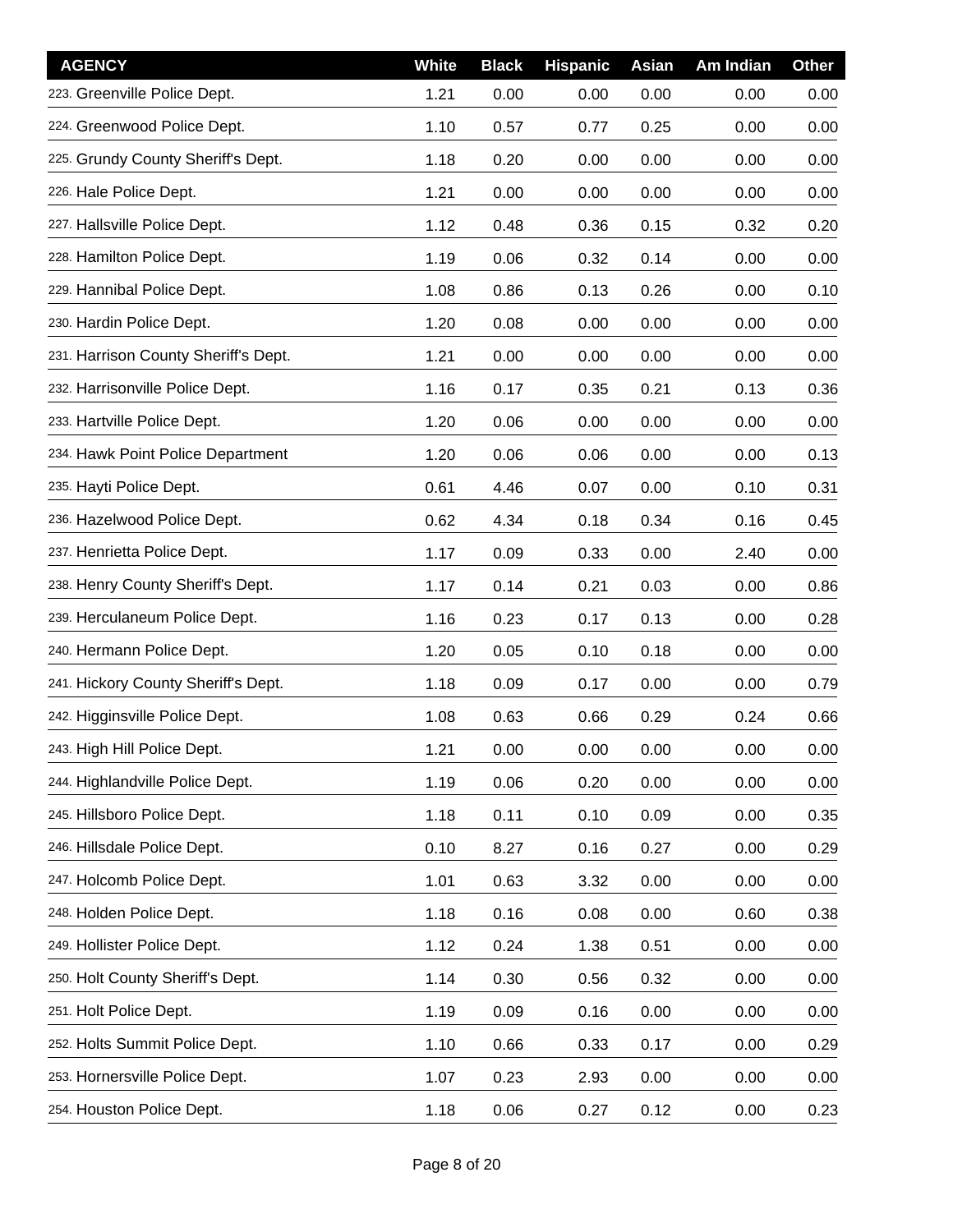| <b>AGENCY</b>                         | White | <b>Black</b> | <b>Hispanic</b> | Asian | Am Indian | <b>Other</b> |
|---------------------------------------|-------|--------------|-----------------|-------|-----------|--------------|
| 255. Howard County Sheriff's Dept.    | 1.06  | 1.06         | 0.18            | 0.31  | 0.00      | 0.00         |
| 256. Howardville Police Dept.         | 0.93  | 1.90         | 0.65            | 0.00  | 0.00      | 0.00         |
| 257. Howell County Sheriff's Dept.    | 1.18  | 0.11         | 0.18            | 0.08  | 0.00      | 0.10         |
| 258. Humansville Police Dept.         | 1.10  | 0.57         | 0.47            | 0.61  | 0.00      | 0.27         |
| 259. Huntsville Police Dept.          | 1.17  | 0.28         | 0.00            | 0.00  | 0.00      | 0.00         |
| 260. Iberia Police Dept.              | 1.15  | 0.47         | 0.00            | 0.00  | 0.00      | 0.00         |
| 261. Independence Police Dept.        | 0.96  | 1.37         | 1.38            | 0.32  | 0.17      | 0.71         |
| 262. Indian Point Police Dept.        | 1.16  | 0.21         | 0.59            | 0.00  | 0.00      | 0.00         |
| 263. Iron County Sheriff's Dept.      | 1.20  | 0.04         | 0.00            | 0.00  | 0.00      | 0.00         |
| 264. Ironton Police Dept.             | 1.18  | 0.18         | 0.00            | 0.00  | 0.00      | 0.31         |
| 265. Jackson County Sheriff's Dept.   | 0.78  | 2.65         | 1.86            | 0.40  | 0.06      | 0.43         |
| 266. Jackson Police Dept.             | 1.15  | 0.32         | 0.25            | 0.06  | 0.26      | 0.08         |
| 267. Jamestown Police Dept.           | 1.16  | 0.22         | 0.20            | 0.71  | 0.00      | 0.00         |
| 268. Jasper County Sheriff's Dept.    | 1.12  | 0.26         | 1.25            | 0.28  | 0.12      | 0.15         |
| 269. Jasper Police Department         | 1.17  | 0.16         | 0.30            | 0.17  | 0.73      | 0.23         |
| 270. Jefferson City Police Dept.      | 0.93  | 1.90         | 0.31            | 0.27  | 0.06      | 0.52         |
| 271. Jefferson County Sheriff's Dept. | 1.19  | 0.10         | 0.13            | 0.09  | 0.09      | 0.17         |
| 272. Johnson County Sheriff's Dept.   | 1.00  | 1.14         | 0.42            | 0.60  | 0.00      | 2.08         |
| 273. Jonesburg Police Dept.           | 1.13  | 0.59         | 0.00            | 0.00  | 0.00      | 0.00         |
| 274. Joplin Police Dept.              | 1.11  | 0.49         | 0.59            | 0.21  | 0.50      | 0.12         |
| 275. Kahoka Police Dept.              | 1.19  | 0.12         | 0.00            | 0.00  | 0.00      | 0.00         |
| 276. Kansas City Int'l Airport Police | 0.93  | 1.25         | 1.04            | 1.70  | 1.13      | 2.03         |
| 277. Kansas City Police Dept.         | 0.63  | 3.71         | 1.45            | 0.60  | 0.18      | 1.45         |
| 278. Kearney Police Dept.             | 1.16  | 0.18         | 0.35            | 0.08  | 0.00      | 0.37         |
| 279. Kelso Police Dept.               | 1.17  | 0.33         | 0.00            | 0.00  | 0.00      | 0.00         |
| 280. Kennett Police Dept.             | 0.99  | 1.44         | 0.82            | 0.06  | 0.12      | 0.04         |
| 281. Kimberling City Police Dept.     | 1.17  | 0.11         | 0.35            | 0.10  | 0.00      | 0.40         |
| 282. King City Police Dept.           | 1.18  | 0.17         | 0.21            | 0.00  | 0.00      | 0.00         |
| 283. Kingsville Police Dept.          | 1.21  | 0.00         | 0.00            | 0.00  | 0.00      | 0.00         |
| 284. Kirksville Police Dept.          | 1.14  | 0.27         | 0.29            | 0.72  | 0.36      | 0.21         |
| 285. Kirkwood Police Dept.            | 1.05  | 0.89         | 0.31            | 0.64  | 0.93      | 0.62         |
| 286. Knob Noster Police Dept.         | 1.01  | 0.95         | 0.66            | 0.84  | 0.25      | 1.76         |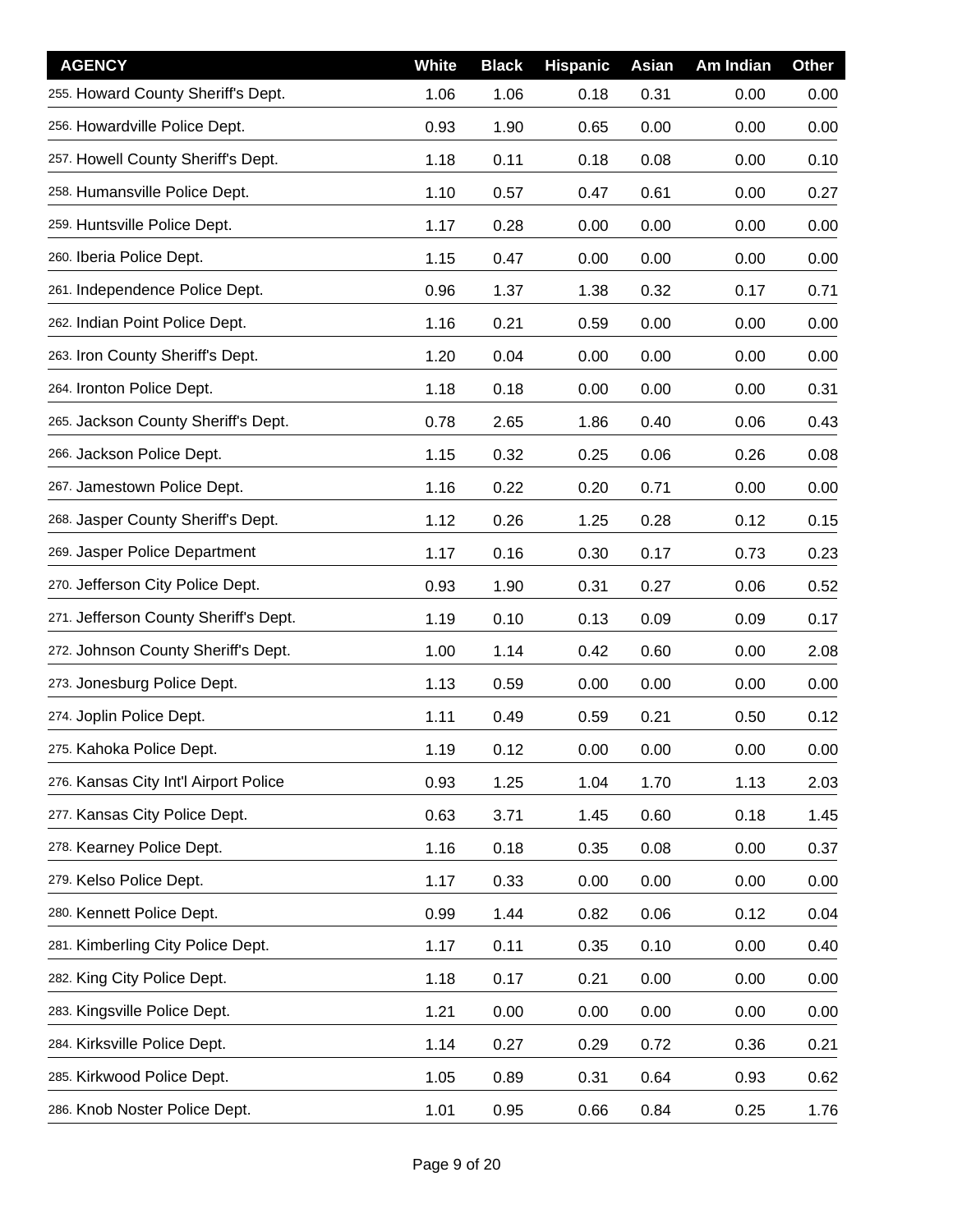| <b>AGENCY</b>                         | White | <b>Black</b> | <b>Hispanic</b> | Asian | Am Indian | <b>Other</b> |
|---------------------------------------|-------|--------------|-----------------|-------|-----------|--------------|
| 287. Knox County Sheriff's Dept.      | 1.16  | 0.35         | 0.00            | 0.00  | 0.00      | 0.00         |
| 288. La Grange Police Dept.           | 1.13  | 0.45         | 0.00            | 0.00  | 0.00      | 1.08         |
| 289. Laclede County Sheriff's Dept.   | 1.09  | 0.30         | 0.56            | 0.24  | 0.00      | 3.70         |
| 290. Ladue Police Dept.               | 0.99  | 1.36         | 0.23            | 1.40  | 0.19      | 0.26         |
| 291. Lafayette County Sheriff's Dept. | 1.11  | 0.55         | 0.29            | 0.15  | 0.00      | 0.73         |
| 292. Lake Lafayette Police Dept.      | 1.04  | 0.44         | 3.24            | 0.00  | 0.00      | 0.00         |
| 293. Lake Lotawana Police Dept.       | 1.11  | 0.48         | 0.50            | 0.44  | 0.00      | 0.43         |
| 294. Lake Ozark Police Dept.          | 1.15  | 0.25         | 0.36            | 0.29  | 0.43      | 0.14         |
| 295. Lake St. Louis Police Dept.      | 1.04  | 0.68         | 0.38            | 0.27  | 0.34      | 4.01         |
| 296. Lake Tapawingo Police Dept.      | 1.09  | 0.68         | 0.58            | 0.25  | 0.00      | 0.13         |
| 297. Lake Waukomis Police Dept.       | 1.07  | 0.28         | 2.20            | 0.88  | 0.00      | 0.17         |
| 298. Lake Winnebago Police Dept.      | 1.13  | 0.37         | 0.63            | 0.22  | 0.14      | 0.27         |
| 299. Lakeshire Police Dept.           | 1.11  | 0.58         | 0.36            | 0.61  | 0.00      | 0.00         |
| 300. Lamar Police Dept.               | 1.18  | 0.17         | 0.23            | 0.13  | 0.00      | 0.00         |
| 301. Lambert Airport Police Dept.     | 0.84  | 2.54         | 0.08            | 1.15  | 1.21      | 0.00         |
| 302. LaMonte Police Dept.             | 0.93  | 0.31         | 5.61            | 0.79  | 0.83      | 1.31         |
| 303. Lanagan Police Dept.             | 1.08  | 0.26         | 1.97            | 0.57  | 1.19      | 0.19         |
| 304. Lancaster Police Dept.           | 1.21  | 0.00         | 0.00            | 0.00  | 0.00      | 0.00         |
| 305. LaPlata Police Dept.             | 1.17  | 0.22         | 0.00            | 0.23  | 0.00      | 0.62         |
| 306. Lathrop Police Dept.             | 1.17  | 0.17         | 0.40            | 0.00  | 0.29      | 0.00         |
| 307. Laurie Police Dept.              | 1.16  | 0.00         | 0.83            | 0.72  | 0.00      | 0.48         |
| 308. Lawrence County Sheriff's Dept.  | 1.10  | 0.08         | 2.04            | 0.54  | 0.00      | 0.62         |
| 309. Lawson Police Dept.              | 1.18  | 0.14         | 0.21            | 0.18  | 0.00      | 0.00         |
| 310. Leadington Police Dept.          | 1.15  | 0.31         | 0.28            | 0.25  | 0.00      | 0.00         |
| 311. Leadwood Police Dept.            | 1.18  | 0.17         | 0.06            | 0.11  | 0.00      | 0.00         |
| 312. Leasburg Police Dept.            | 1.21  | 0.00         | 0.00            | 0.00  | 0.00      | 0.00         |
| 313. Lebanon Police Dept.             | 1.17  | 0.19         | 0.18            | 0.14  | 0.00      | 0.09         |
| 314. Lee's Summit Police Dept.        | 0.99  | 1.34         | 0.58            | 0.45  | 0.09      | 0.60         |
| 315. Leeton Police Dept.              | 1.21  | 0.00         | 0.00            | 0.00  | 0.00      | 0.00         |
| 316. Lewis County Sheriff's Dept.     | 1.15  | 0.21         | 0.26            | 0.22  | 0.00      | 0.89         |
| 317. Lexington Police Dept.           | 1.02  | 1.08         | 0.71            | 0.46  | 0.65      | 0.41         |
| 318. Liberal Police Dept.             | 1.21  | 0.00         | 0.00            | 0.00  | 0.00      | 0.00         |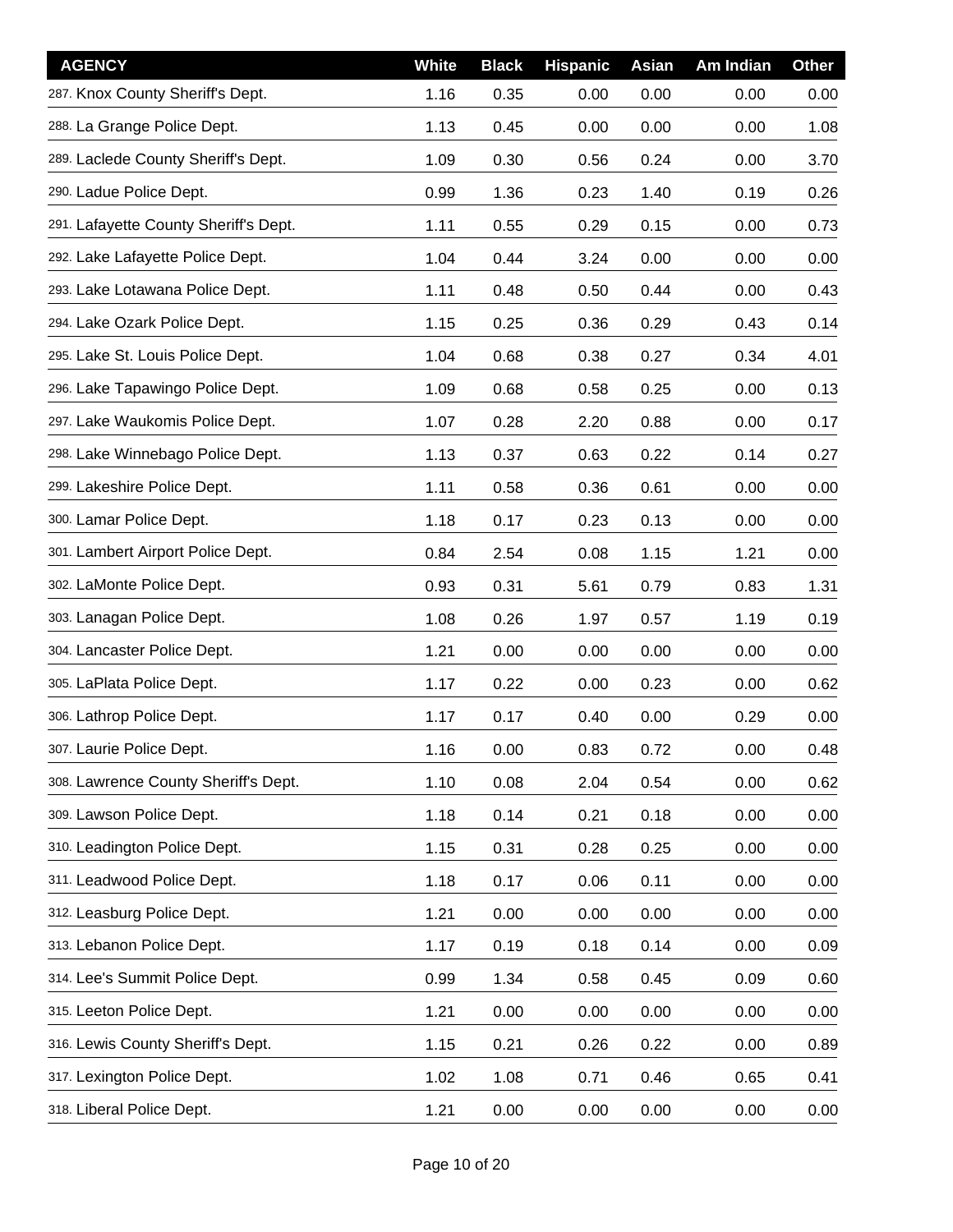| <b>AGENCY</b>                          | White | <b>Black</b> | <b>Hispanic</b> | Asian | Am Indian | <b>Other</b> |
|----------------------------------------|-------|--------------|-----------------|-------|-----------|--------------|
| 319. Liberty Police Dept.              | 1.09  | 0.57         | 0.68            | 0.47  | 0.42      | 0.31         |
| 320. Licking Police Dept.              | 1.19  | 0.10         | 0.06            | 0.17  | 0.23      | 0.15         |
| 321. Lilbourn Police Dept.             | 0.74  | 3.56         | 0.00            | 0.00  | 0.00      | 0.00         |
| 322. Lincoln County Sheriff's Dept.    | 1.14  | 0.39         | 0.19            | 0.09  | 0.37      | 0.23         |
| 323. Lincoln Police Dept.              | 1.17  | 0.00         | 0.20            | 0.00  | 0.00      | 1.79         |
| 324. Lincoln University Police Dept.   | 0.38  | 5.73         | 0.00            | 3.66  | 0.00      | 0.00         |
| 325. Linn County Sheriff's Dept.       | 1.13  | 0.23         | 0.75            | 0.48  | 0.00      | 1.07         |
| 326. Linn Creek Police Dept.           | 1.20  | 0.05         | 0.18            | 0.00  | 0.00      | 0.00         |
| 327. Linn Police Dept.                 | 1.20  | 0.05         | 0.06            | 0.00  | 0.00      | 0.07         |
| 328. Livingston County Sheriff's Dept. | 1.14  | 0.16         | 0.53            | 0.69  | 0.00      | 1.06         |
| 329. Lone Jack Police Dept.            | 1.05  | 0.78         | 0.96            | 0.77  | 0.18      | 0.29         |
| 330. Louisiana Police Dept.            | 1.13  | 0.43         | 0.40            | 0.44  | 0.00      | 0.00         |
| 331. Lowry City Police Dept.           | 1.21  | 0.00         | 0.00            | 0.00  | 0.00      | 0.00         |
| 332. Macon County Sheriff's Dept.      | 1.02  | 0.68         | 2.52            | 0.43  | 0.00      | 0.00         |
| 333. Macon Police Dept.                | 1.10  | 0.61         | 0.36            | 0.33  | 0.47      | 0.15         |
| 334. Madison County Sheriff's Dept.    | 1.18  | 0.04         | 0.56            | 0.12  | 0.00      | 0.00         |
| 335. Malden Police Dept.               | 0.88  | 2.36         | 0.46            | 0.00  | 0.00      | 0.00         |
| 336. Manchester Police Dept.           | 1.06  | 0.54         | 0.73            | 1.47  | 0.24      | 1.18         |
| 337. Mansfield Police Dept.            | 1.18  | 0.10         | 0.19            | 0.64  | 0.00      | 0.00         |
| 338. Maplewood Police Dept.            | 0.75  | 3.21         | 0.28            | 0.88  | 0.15      | 0.69         |
| 339. Marble Hill Police Dept.          | 1.20  | 0.04         | 0.07            | 0.00  | 0.00      | 0.00         |
| 340. Marceline Police Dept.            | 1.16  | 0.15         | 0.74            | 0.11  | 0.00      | 0.00         |
| 341. Maries County Sheriff's Dept.     | 1.15  | 0.22         | 0.16            | 0.28  | 0.00      | 1.22         |
| 342. Marion County Sheriff's Dept.     | 1.13  | 0.51         | 0.25            | 0.00  | 0.00      | 0.00         |
| 343. Marionville Police Dept.          | 1.17  | 0.12         | 0.55            | 0.11  | 0.00      | 0.00         |
| 344. Marquand Police Dept.             | 1.21  | 0.00         | 0.00            | 0.00  | 0.00      | 0.00         |
| 345. Marshall Police Dept.             | 0.94  | 1.23         | 2.51            | 0.63  | 0.44      | 0.23         |
| 346. Marshfield Police Dept.           | 1.18  | 0.10         | 0.32            | 0.00  | 0.00      | 0.00         |
| 347. Marston Police Dept.              | 0.94  | 2.06         | 0.00            | 0.00  | 0.00      | 0.00         |
| 348. Marthasville Police Dept.         | 1.18  | 0.15         | 0.00            | 0.19  | 0.00      | 0.00         |
| 349. Martinsburg Police Dept.          | 1.18  | 0.18         | 0.00            | 0.00  | 0.00      | 0.00         |
| 350. Maryland Heights Police Dept.     | 0.85  | 2.12         | 0.76            | 1.34  | 0.50      | 1.12         |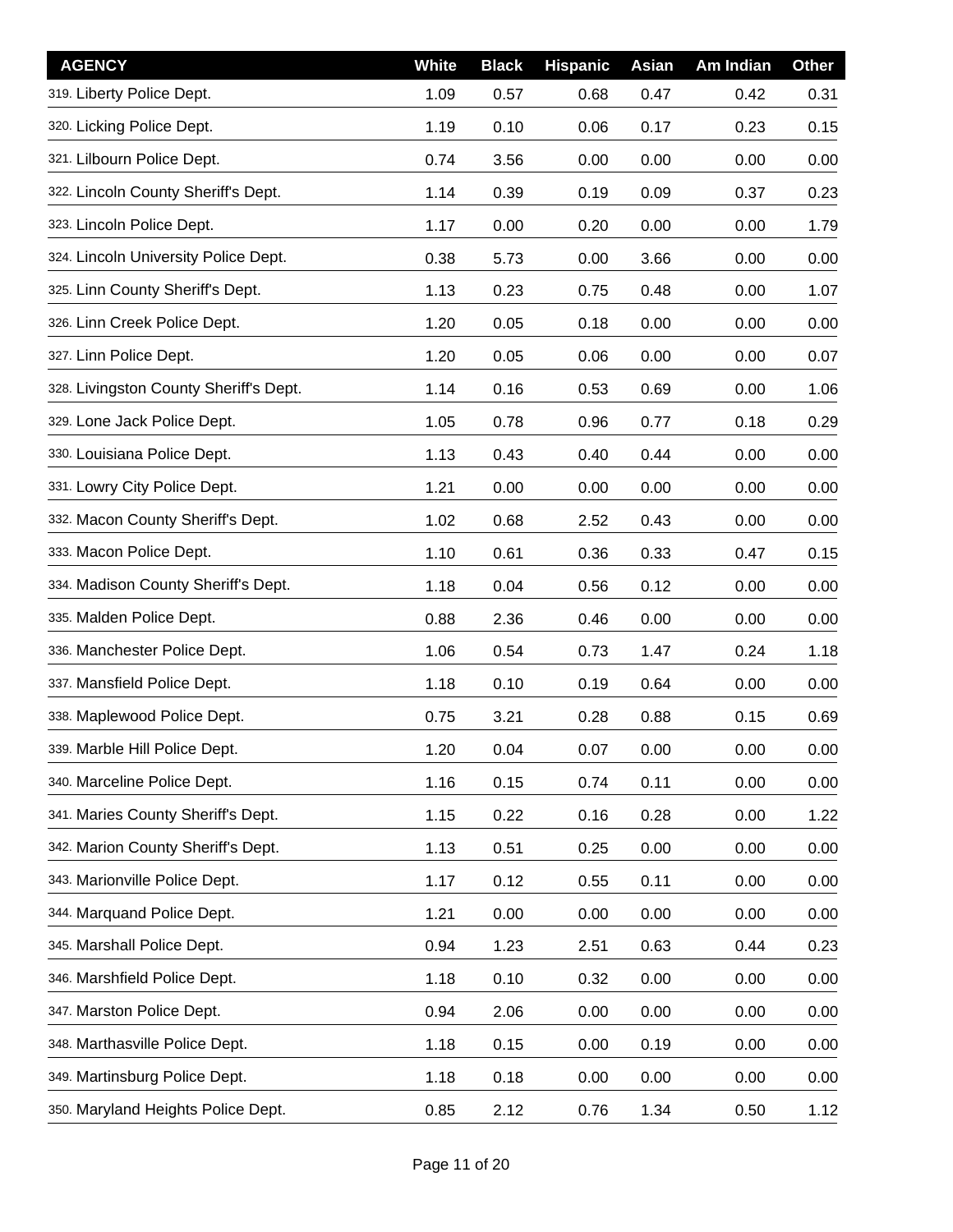| <b>AGENCY</b>                           | White | <b>Black</b> | <b>Hispanic</b> | <b>Asian</b> | Am Indian | <b>Other</b> |
|-----------------------------------------|-------|--------------|-----------------|--------------|-----------|--------------|
| 351. Maryville Dept. of Public Safety   | 1.08  | 0.72         | 0.39            | 0.73         | 0.13      | 0.59         |
| 352. Matthews Police Dept.              | 1.02  | 1.46         | 0.00            | 0.00         | 0.00      | 0.00         |
| 353. Maysville Police Dept.             | 1.21  | 0.00         | 0.00            | 0.00         | 0.00      | 0.00         |
| 354. Mayview Police Dept.               | 1.04  | 1.31         | 0.00            | 0.00         | 0.00      | 0.00         |
| 355. McDonald County Sheriff's Dept.    | 1.05  | 0.21         | 2.54            | 0.00         | 1.84      | 2.33         |
| 356. Memphis Police Dept.               | 1.20  | 0.09         | 0.00            | 0.00         | 0.00      | 0.00         |
| 357. Mercer County Sheriff's Dept.      | 1.17  | 0.00         | 1.00            | 0.00         | 0.00      | 0.00         |
| 358. Merriam Woods Police Dept.         | 1.20  | 0.00         | 0.19            | 0.00         | 0.00      | 0.00         |
| 359. Mexico Police Dept.                | 1.05  | 0.95         | 0.51            | 0.41         | 0.43      | 0.14         |
| 360. Milan Police Dept.                 | 0.86  | 0.12         | 9.46            | 0.00         | 0.00      | 0.00         |
| 361. Miller County Sheriff's Dept.      | 1.18  | 0.04         | 0.15            | 0.51         | 1.07      | 0.00         |
| 362. Miller Police Dept.                | 1.19  | 0.12         | 0.00            | 0.00         | 0.00      | 0.00         |
| 363. Miner Police Dept.                 | 0.96  | 1.58         | 0.20            | 0.27         | 0.00      | 2.05         |
| 364. Mineral Area College DPS           | 1.21  | 0.00         | 0.00            | 0.00         | 0.00      | 0.00         |
| 365. Mississippi County Sheriff's Dept. | 1.00  | 1.52         | 0.28            | 0.00         | 0.00      | 0.00         |
| 366. Missouri Capitol Police            | 0.87  | 2.06         | 1.76            | 0.00         | 0.00      | 0.00         |
| 367. Missouri Dept. of Conservation     | 1.15  | 0.28         | 0.37            | 0.51         | 0.00      | 0.00         |
| 368. Missouri DNR - Park Rangers        | 1.16  | 0.16         | 0.34            | 0.17         | 0.08      | 0.80         |
| 369. Missouri Southern State University | 0.90  | 1.24         | 1.15            | 0.00         | 0.00      | 6.60         |
| 370. Missouri State Highway Patrol      | 1.06  | 0.77         | 0.68            | 0.43         | 0.15      | 0.59         |
| 371. Missouri Univ. Sci. and Tech. PD   | 0.97  | 1.51         | 0.00            | 1.38         | 0.00      | 0.92         |
| 372. Missouri Western State University  | 0.88  | 2.17         | 0.00            | 0.53         | 2.24      | 1.42         |
| 373. Moberly Police Dept.               | 1.11  | 0.65         | 0.17            | 0.13         | 0.31      | 0.17         |
| 374. Moline Acres Police Dept.          | 0.07  | 8.54         | 0.05            | 0.16         | 0.16      | 0.21         |
| 375. Monett Police Dept.                | 1.05  | 0.06         | 3.82            | 0.23         | 0.00      | 0.34         |
| 376. Moniteau County Sheriff's Dept.    | 1.15  | 0.16         | 1.17            | 0.00         | 0.00      | 0.00         |
| 377. Monroe City Police Dept.           | 1.08  | 0.75         | 0.38            | 0.33         | 0.00      | 0.44         |
| 378. Monroe County Sheriff's Dept.      | 1.13  | 0.52         | 0.07            | 0.37         | 0.00      | 0.00         |
| 379. Montgomery City Police Dept.       | 1.17  | 0.22         | 0.20            | 0.00         | 0.00      | 0.00         |
| 380. Montgomery County Sheriff's Dept.  | 1.15  | 0.19         | 0.35            | 0.00         | 0.00      | 1.61         |
| 381. Morehouse Police Dept.             | 0.92  | 2.22         | 0.00            | 0.00         | 0.00      | 0.00         |
| 382. Morgan County Sheriff's Dept.      | 1.17  | 0.15         | 0.00            | 0.00         | 0.51      | 0.81         |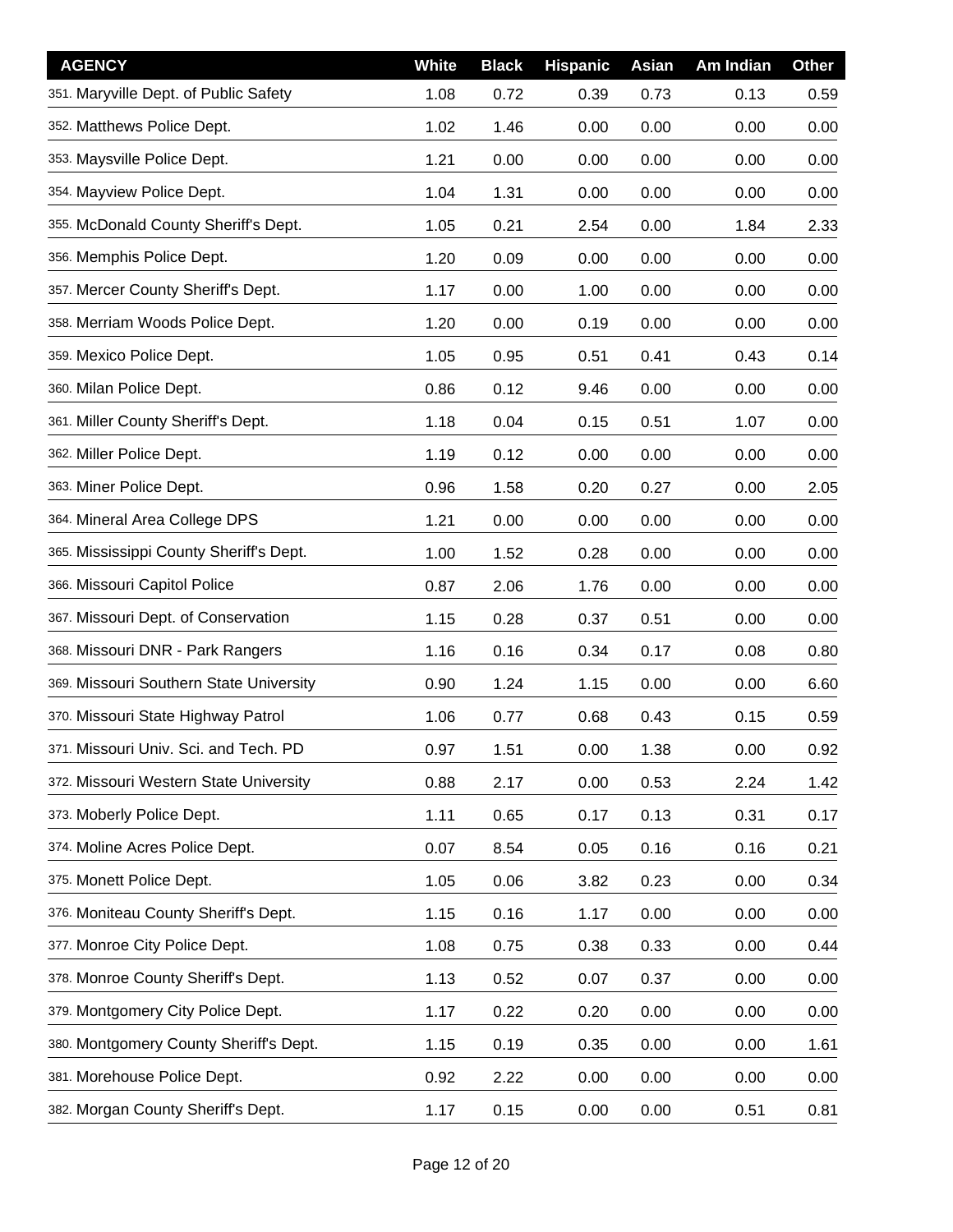| <b>AGENCY</b>                            | <b>White</b> | <b>Black</b> | <b>Hispanic</b> | Asian | Am Indian | <b>Other</b> |
|------------------------------------------|--------------|--------------|-----------------|-------|-----------|--------------|
| 383. Mosby Police Dept.                  | 1.14         | 0.24         | 0.83            | 0.10  | 0.40      | 0.00         |
| 384. Moscow Mills Police Dept.           | 1.16         | 0.28         | 0.12            | 0.14  | 0.00      | 0.18         |
| 385. Mound City Police Dept.             | 1.13         | 0.41         | 0.43            | 0.00  | 0.00      | 0.50         |
| 386. Mount Vernon Police Dept.           | 1.17         | 0.07         | 0.64            | 0.08  | 0.11      | 0.14         |
| 387. Mountain Grove Police Dept.         | 1.19         | 0.02         | 0.31            | 0.15  | 0.00      | 0.00         |
| 388. Mountain View Police Dept.          | 1.18         | 0.08         | 0.06            | 0.51  | 0.00      | 0.13         |
| 389. Naylor Police Dept.                 | 1.15         | 0.31         | 0.00            | 0.00  | 0.00      | 1.30         |
| 390. Neosho Police Dept.                 | 1.07         | 0.16         | 2.31            | 1.45  | 0.63      | 0.05         |
| 391. Nevada Police Dept.                 | 1.18         | 0.11         | 0.24            | 0.21  | 0.06      | 0.24         |
| 392. New Bloomfield Police Dept.         | 1.17         | 0.20         | 0.15            | 0.00  | 0.00      | 0.17         |
| 393. New Florence Police Dept.           | 1.12         | 0.33         | 0.54            | 0.23  | 0.00      | 1.56         |
| 394. New Franklin Police Dept.           | 1.15         | 0.41         | 0.12            | 0.00  | 0.00      | 0.00         |
| 395. New Haven Police Dept.              | 1.17         | 0.20         | 0.26            | 0.09  | 0.38      | 0.12         |
| 396. New London Police Dept.             | 1.13         | 0.61         | 0.00            | 0.00  | 0.00      | 0.00         |
| 397. New Madrid County Sheriff's Dept.   | 0.76         | 2.24         | 1.75            | 2.01  | 5.30      | 1.34         |
| 398. New Madrid Police Dept.             | 0.83         | 2.84         | 0.18            | 0.00  | 0.00      | 0.00         |
| 399. New Melle Police Dept.              | 1.19         | 0.08         | 0.22            | 0.00  | 0.00      | 0.07         |
| 400. Newburg Police Dept.                | 1.18         | 0.21         | 0.00            | 0.00  | 0.00      | 0.00         |
| 401. Newton County Sheriff's Dept.       | 1.08         | 0.14         | 1.27            | 0.36  | 0.43      | 3.72         |
| 402. Niangua Police Dept.                | 1.19         | 0.05         | 0.19            | 0.00  | 0.00      | 0.00         |
| 403. Nixa Police Dept.                   | 1.17         | 0.10         | 0.32            | 0.38  | 0.00      | 0.16         |
| 404. Nodaway County Sheriff's Dept.      | 1.12         | 0.41         | 0.34            | 0.36  | 1.00      | 0.79         |
| 405. Noel Police Dept.                   | 0.68         | 1.02         | 8.32            | 2.39  | 1.06      | 3.01         |
| 406. Norborne Police Dept.               | 1.14         | 0.27         | 1.00            | 0.00  | 0.00      | 0.00         |
| 407. Norfolk Southern Railway PD         | 1.06         | 1.15         | 0.00            | 0.00  | 0.00      | 0.00         |
| 408. Normandy Police Dept.               | 0.40         | 5.84         | 0.02            | 0.81  | 0.36      | 1.25         |
| 409. North Kansas City Police Dept.      | 0.89         | 1.64         | 1.52            | 1.41  | 0.10      | 1.08         |
| 410. Northmoor Police Dept.              | 0.92         | 1.33         | 2.03            | 1.37  | 0.00      | 0.99         |
| 411. Northwoods Police Dept.             | 0.20         | 7.61         | 0.00            | 0.05  | 0.00      | 0.07         |
| 412. Norwood Police Dept.                | 1.19         | 0.12         | 0.00            | 0.00  | 0.00      | 0.00         |
| 413. NW MO State University Police Dept. | 0.99         | 1.32         | 0.24            | 0.68  | 2.29      | 0.72         |
| 414. Oak Grove Police Dept.              | 1.17         | 0.21         | 0.29            | 0.06  | 0.13      | 0.25         |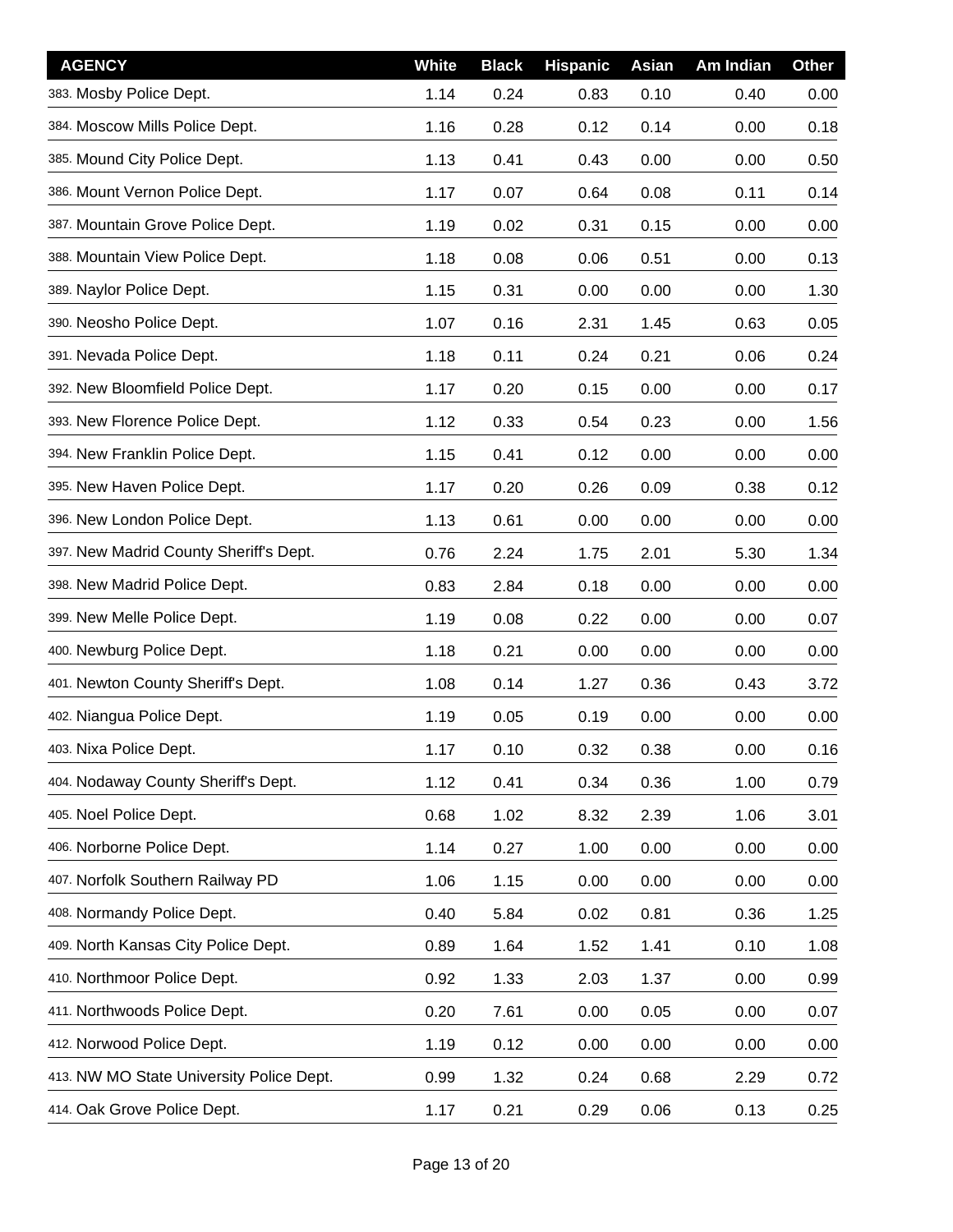| <b>AGENCY</b>                        | White | <b>Black</b> | <b>Hispanic</b> | <b>Asian</b> | Am Indian | <b>Other</b> |
|--------------------------------------|-------|--------------|-----------------|--------------|-----------|--------------|
| 415. Oakview Police Dept.            | 1.01  | 0.98         | 1.26            | 1.01         | 0.00      | 0.32         |
| 416. Odessa Police Dept.             | 1.15  | 0.32         | 0.42            | 0.08         | 0.67      | 0.00         |
| 417. O'Fallon Police Dept.           | 1.08  | 0.71         | 0.52            | 0.60         | 0.27      | 0.49         |
| 418. Old Monroe Police Dept.         | 1.18  | 0.23         | 0.00            | 0.00         | 0.00      | 0.00         |
| 419. Olivette Police Dept.           | 0.74  | 2.76         | 0.28            | 3.63         | 0.56      | 0.97         |
| 420. Oran Police Dept.               | 1.21  | 0.00         | 0.00            | 0.00         | 0.00      | 0.00         |
| 421. Oregon County Sheriff's Dept.   | 1.19  | 0.05         | 0.20            | 0.00         | 0.00      | 0.00         |
| 422. Oregon Police Dept.             | 1.21  | 0.00         | 0.00            | 0.00         | 0.00      | 0.00         |
| 423. Oronogo Police Dept.            | 1.12  | 0.12         | 1.64            | 0.31         | 0.00      | 0.21         |
| 424. Orrick Police Dept.             | 1.20  | 0.00         | 0.19            | 0.00         | 0.00      | 0.00         |
| 425. Osage Beach Police Dept.        | 1.15  | 0.20         | 0.60            | 0.37         | 0.00      | 0.27         |
| 426. Osage County Sheriff's Dept.    | 1.16  | 0.25         | 0.23            | 0.20         | 0.00      | 0.00         |
| 427. Osceola Police Dept.            | 1.13  | 0.42         | 0.52            | 0.45         | 0.00      | 0.00         |
| 428. Otterville Police Dept.         | 1.18  | 0.00         | 0.85            | 0.00         | 0.00      | 0.00         |
| 429. Overland Police Dept.           | 0.67  | 3.61         | 0.78            | 1.30         | 0.68      | 0.45         |
| 430. Owensville Police Dept.         | 1.21  | 0.00         | 0.00            | 0.00         | 0.00      | 0.13         |
| 431. Ozark County Sheriff's Dept.    | 1.20  | 0.00         | 0.00            | 0.56         | 0.00      | 0.00         |
| 432. Ozark Police Dept.              | 1.16  | 0.15         | 0.62            | 0.13         | 0.22      | 0.03         |
| 433. Pacific Police Dept.            | 1.15  | 0.35         | 0.30            | 0.07         | 0.10      | 0.13         |
| 434. Pagedale Police Dept.           | 0.17  | 7.74         | 0.18            | 0.36         | 0.00      | 0.48         |
| 435. Palmyra Police Dept.            | 1.14  | 0.37         | 0.26            | 0.44         | 0.00      | 0.11         |
| 436. Park Hills Police Dept.         | 1.18  | 0.17         | 0.13            | 0.05         | 0.00      | 0.00         |
| 437. Parkville Police Dept.          | 1.02  | 0.87         | 1.09            | 0.97         | 0.33      | 0.59         |
| 438. Parma Police Dept.              | 0.76  | 3.18         | 0.79            | 0.00         | 0.00      | 0.00         |
| 439. Peculiar Police Dept.           | 1.14  | 0.32         | 0.61            | 0.17         | 0.00      | 0.09         |
| 440. Pemiscot County Sheriff's Dept. | 0.85  | 2.49         | 0.58            | 0.00         | 0.00      | 0.54         |
| 441. Perry County Sheriff's Dept.    | 1.11  | 0.58         | 0.27            | 0.08         | 0.32      | 0.31         |
| 442. Perry Police Dept.              | 1.15  | 0.42         | 0.00            | 0.00         | 0.00      | 0.00         |
| 443. Perryville Police Dept.         | 1.19  | 0.09         | 0.07            | 0.00         | 0.00      | 0.08         |
| 444. Pettis County Sheriff's Dept.   | 1.08  | 0.54         | 1.08            | 0.14         | 0.30      | 0.76         |
| 445. Pevely Police Dept.             | 1.17  | 0.25         | 0.08            | 0.00         | 0.14      | 0.00         |
| 446. Phelps County Sheriff's Dept.   | 1.11  | 0.41         | 0.71            | 0.39         | 0.33      | 0.38         |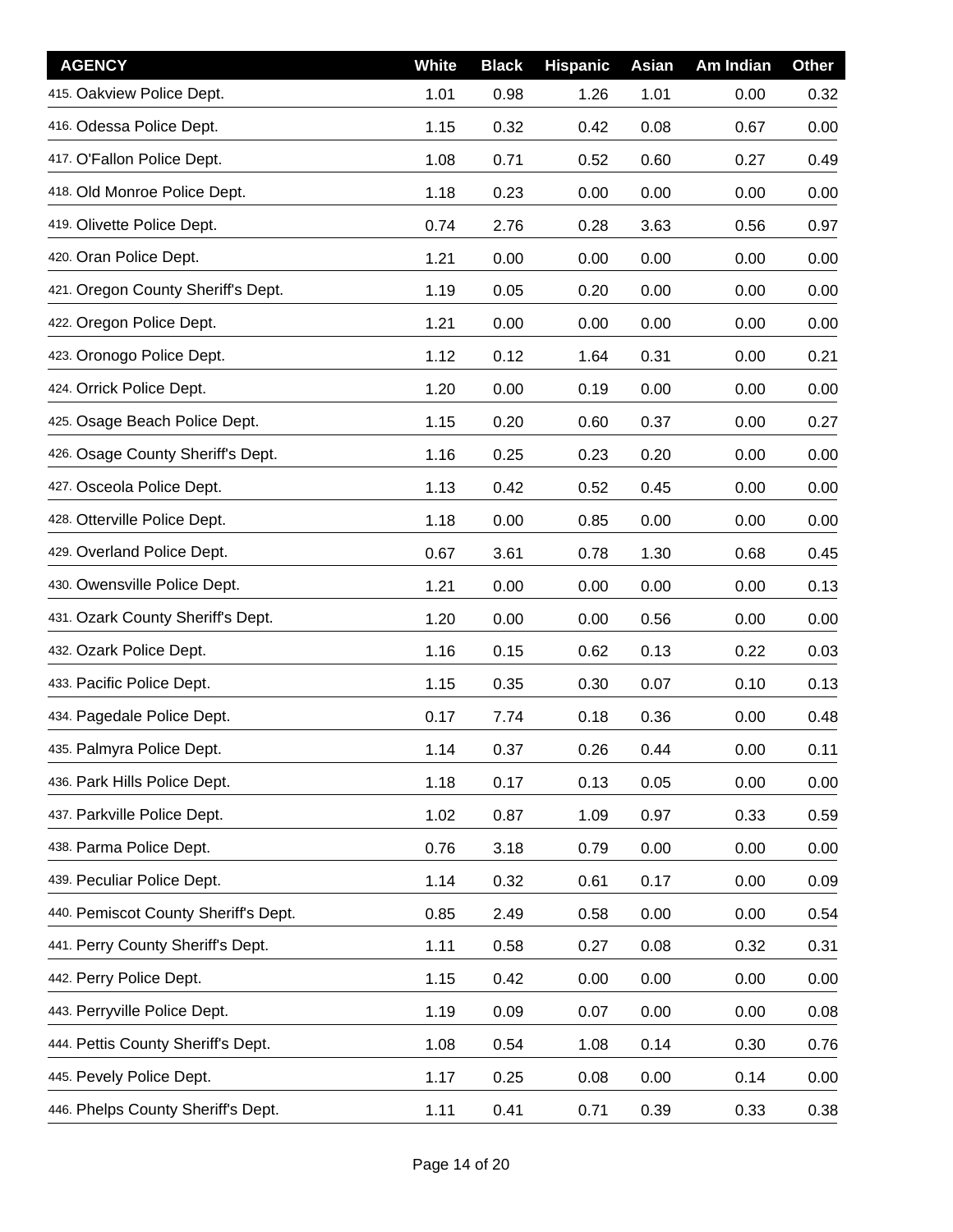| <b>AGENCY</b>                        | White | <b>Black</b> | <b>Hispanic</b> | Asian | Am Indian | Other |
|--------------------------------------|-------|--------------|-----------------|-------|-----------|-------|
| 447. Piedmont Police Dept.           | 1.16  | 0.09         | 0.64            | 0.00  | 0.00      | 0.73  |
| 448. Pierce City Police Dept.        | 1.16  | 0.11         | 0.62            | 0.00  | 0.00      | 0.48  |
| 449. Pike County Sheriff's Dept.     | 1.10  | 0.54         | 0.47            | 0.07  | 1.77      | 0.46  |
| 450. Pilot Grove Police Dept.        | 1.21  | 0.00         | 0.00            | 0.00  | 0.00      | 0.00  |
| 451. Pilot Knob Police Dept.         | 1.12  | 0.22         | 1.12            | 0.55  | 0.00      | 0.37  |
| 452. Pine Lawn Police Dept.          | 0.28  | 6.84         | 0.23            | 0.21  | 0.60      | 0.57  |
| 453. Pineville Police Dept.          | 0.99  | 0.60         | 2.30            | 1.01  | 0.64      | 2.45  |
| 454. Platte City Police Dept.        | 1.08  | 0.67         | 0.71            | 0.42  | 0.00      | 0.19  |
| 455. Platte County Sheriff's Dept.   | 0.97  | 1.18         | 1.28            | 0.78  | 0.05      | 1.32  |
| 456. Platte Woods Police Dept.       | 0.91  | 1.57         | 2.07            | 0.64  | 1.07      | 0.17  |
| 457. Plattsburg Police Dept.         | 1.12  | 0.53         | 0.31            | 0.21  | 0.00      | 0.14  |
| 458. Pleasant Hill Police Dept.      | 1.16  | 0.17         | 0.52            | 0.13  | 0.00      | 0.30  |
| 459. Pleasant Hope Police Dept.      | 1.19  | 0.00         | 0.47            | 0.00  | 0.00      | 0.27  |
| 460. Pleasant Valley Police Dept.    | 1.04  | 0.82         | 1.04            | 0.69  | 0.36      | 0.31  |
| 461. Polk County Sheriff's Dept.     | 1.19  | 0.04         | 0.12            | 0.00  | 0.00      | 0.23  |
| 462. Polo Police Dept.               | 1.15  | 0.11         | 0.00            | 0.00  | 0.00      | 2.85  |
| 463. Poplar Bluff Police Dept.       | 1.05  | 1.08         | 0.24            | 0.05  | 0.31      | 0.17  |
| 464. Portageville Police Dept.       | 0.90  | 2.29         | 0.23            | 0.00  | 0.00      | 0.00  |
| 465. Potosi Police Dept.             | 1.19  | 0.08         | 0.08            | 0.09  | 0.18      | 0.06  |
| 466. Prairie Home Police Dept.       | 1.21  | 0.00         | 0.00            | 0.00  | 0.00      | 0.00  |
| 467. Pulaski County Sheriff's Dept.  | 1.01  | 0.90         | 1.27            | 0.88  | 0.31      | 0.68  |
| 468. Purdy Police Dept.              | 0.96  | 0.00         | 6.13            | 1.02  | 0.00      | 0.45  |
| 469. Putnam County Sheriff's Dept.   | 1.18  | 0.00         | 0.72            | 0.00  | 0.00      | 0.00  |
| 470. Puxico Police Dept.             | 1.20  | 0.04         | 0.00            | 0.00  | 0.00      | 0.00  |
| 471. Queen City Police Dept.         | 1.20  | 0.07         | 0.09            | 0.00  | 0.00      | 0.00  |
| 472. Qulin Police Dept.              | 1.10  | 0.62         | 0.60            | 0.17  | 0.00      | 0.23  |
| 473. Ralls County Sheriff's Dept.    | 1.11  | 0.72         | 0.00            | 0.42  | 0.00      | 0.00  |
| 474. Randolph County Sheriff's Dept. | 1.11  | 0.47         | 0.58            | 0.00  | 4.18      | 0.00  |
| 475. Randolph Police Dept.           | 0.78  | 2.53         | 1.96            | 1.28  | 0.00      | 0.20  |
| 476. Ray County Sheriff's Dept.      | 1.17  | 0.19         | 0.46            | 0.00  | 0.00      | 0.00  |
| 477. Raymore Police Dept.            | 1.01  | 1.24         | 0.51            | 0.31  | 0.18      | 0.52  |
| 478. Raytown Police Dept.            | 0.56  | 4.61         | 0.99            | 0.14  | 0.03      | 0.08  |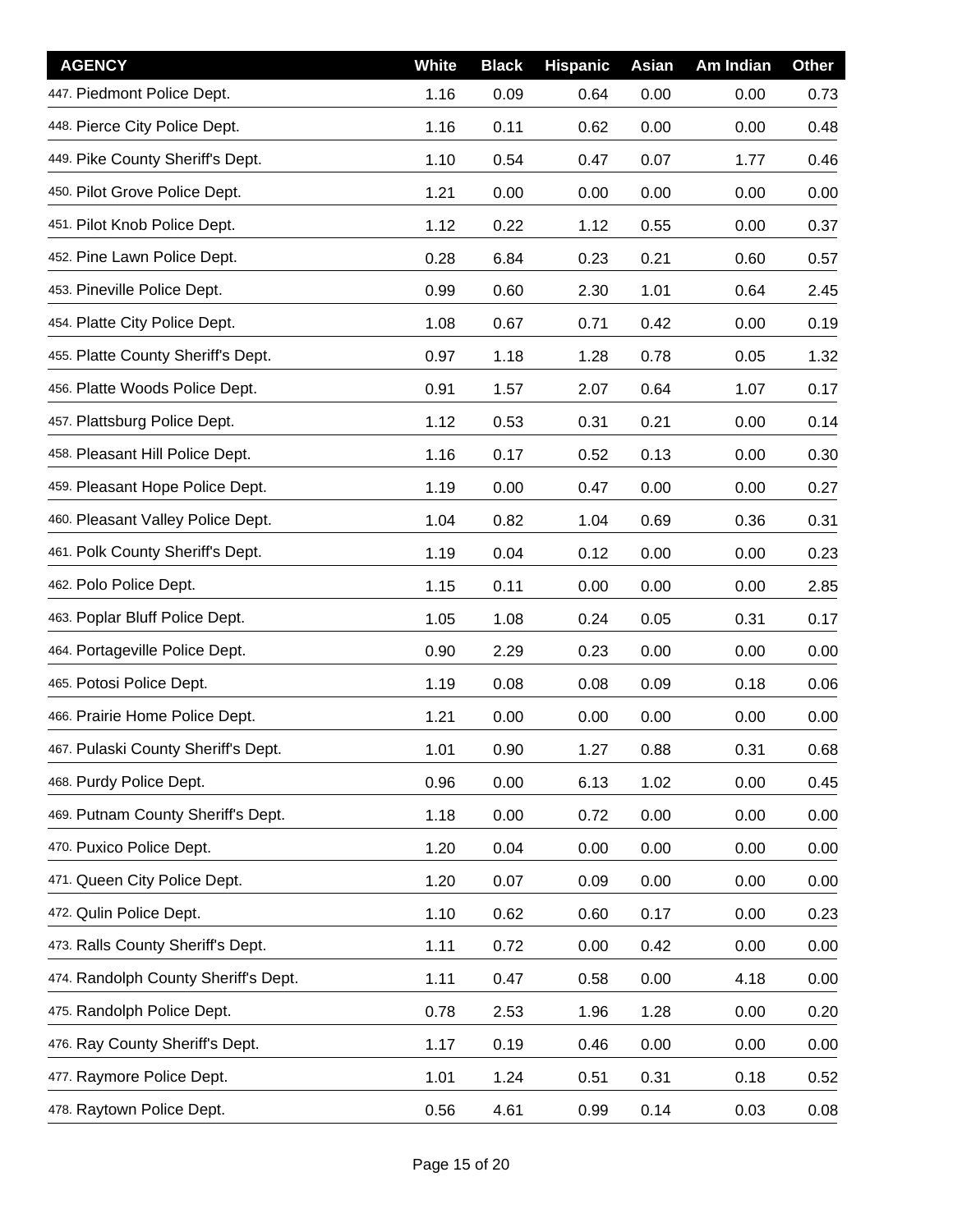| <b>AGENCY</b>                         | <b>White</b> | <b>Black</b> | <b>Hispanic</b> | Asian | Am Indian | <b>Other</b> |
|---------------------------------------|--------------|--------------|-----------------|-------|-----------|--------------|
| 479. Reeds Spring Police Dept.        | 1.21         | 0.00         | 0.00            | 0.00  | 0.00      | 0.00         |
| 480. Republic Police Dept.            | 1.16         | 0.13         | 0.41            | 0.36  | 0.05      | 0.29         |
| 481. Reynolds County Sheriff's Dept.  | 1.18         | 0.15         | 0.00            | 0.00  | 0.00      | 0.65         |
| 482. Rich Hill Police Dept.           | 1.21         | 0.00         | 0.00            | 0.00  | 0.00      | 0.00         |
| 483. Richland Police Dept.            | 1.17         | 0.12         | 0.36            | 0.12  | 0.00      | 0.17         |
| 484. Richmond Heights Police Dept.    | 0.95         | 1.68         | 0.09            | 1.07  | 0.39      | 0.96         |
| 485. Richmond Police Dept.            | 1.15         | 0.34         | 0.19            | 0.12  | 0.12      | 0.12         |
| 486. Ripley County Sheriff's Dept.    | 1.20         | 0.00         | 0.32            | 0.00  | 0.00      | 0.00         |
| 487. Risco Police Dept.               | 1.05         | 0.99         | 0.92            | 0.00  | 0.00      | 0.00         |
| 488. Riverside Dept. of Public Safety | 0.84         | 1.98         | 1.78            | 1.58  | 0.42      | 0.88         |
| 489. Riverview Police Dept.           | 0.11         | 8.24         | 0.09            | 0.00  | 0.00      | 0.40         |
| 490. Rock Hill Police Dept.           | 1.02         | 1.11         | 0.24            | 1.25  | 0.41      | 0.09         |
| 491. Rock Port Police Dept.           | 1.09         | 0.50         | 1.29            | 0.28  | 0.59      | 0.00         |
| 492. Rockaway Beach Police Dept.      | 1.17         | 0.13         | 0.23            | 0.20  | 0.85      | 0.27         |
| 493. Rogersville Police Dept.         | 1.18         | 0.14         | 0.00            | 0.30  | 0.00      | 0.00         |
| 494. Rolla Police Dept.               | 1.09         | 0.61         | 0.41            | 1.06  | 0.05      | 0.24         |
| 495. Rosebud Police Dept.             | 1.15         | 0.28         | 0.52            | 0.00  | 0.00      | 0.00         |
| 496. Salem Police Dept.               | 1.16         | 0.09         | 0.33            | 0.23  | 0.00      | 1.37         |
| 497. Saline County Sheriff's Dept.    | 1.00         | 0.87         | 1.70            | 0.00  | 0.00      | 2.05         |
| 498. Salisbury Police Dept.           | 1.11         | 0.71         | 0.00            | 0.00  | 1.73      | 0.00         |
| 499. Sarcoxie Police Dept.            | 1.13         | 0.07         | 1.83            | 0.22  | 0.00      | 0.00         |
| 500. Savannah Police Dept.            | 1.19         | 0.16         | 0.00            | 0.00  | 0.00      | 0.00         |
| 501. Schuyler County Sheriff's Dept.  | 1.21         | 0.00         | 0.00            | 0.00  | 0.00      | 0.00         |
| 502. Scotland County Sheriff's Dept.  | 1.19         | 0.14         | 0.11            | 0.00  | 0.00      | 0.00         |
| 503. Scott City Police Dept.          | 1.08         | 0.81         | 0.32            | 0.12  | 0.00      | 0.35         |
| 504. Scott County Sheriff's Dept.     | 1.03         | 1.21         | 0.40            | 0.00  | 0.00      | 0.31         |
| 505. SE MO State University - DPS     | 0.75         | 2.60         | 0.46            | 0.79  | 0.00      | 5.26         |
| 506. Sedalia Police Dept.             | 1.07         | 0.57         | 1.56            | 0.16  | 0.14      | 0.26         |
| 507. Seligman Police Dept.            | 1.14         | 0.05         | 0.64            | 0.11  | 0.48      | 2.43         |
| 508. Senath Police Dept.              | 0.99         | 0.05         | 5.97            | 0.15  | 0.00      | 0.00         |
| 509. Seneca Police Dept.              | 1.09         | 0.09         | 1.13            | 0.60  | 9.47      | 0.20         |
| 510. Seymour Police Dept.             | 1.18         | 0.06         | 0.48            | 0.21  | 0.00      | 0.00         |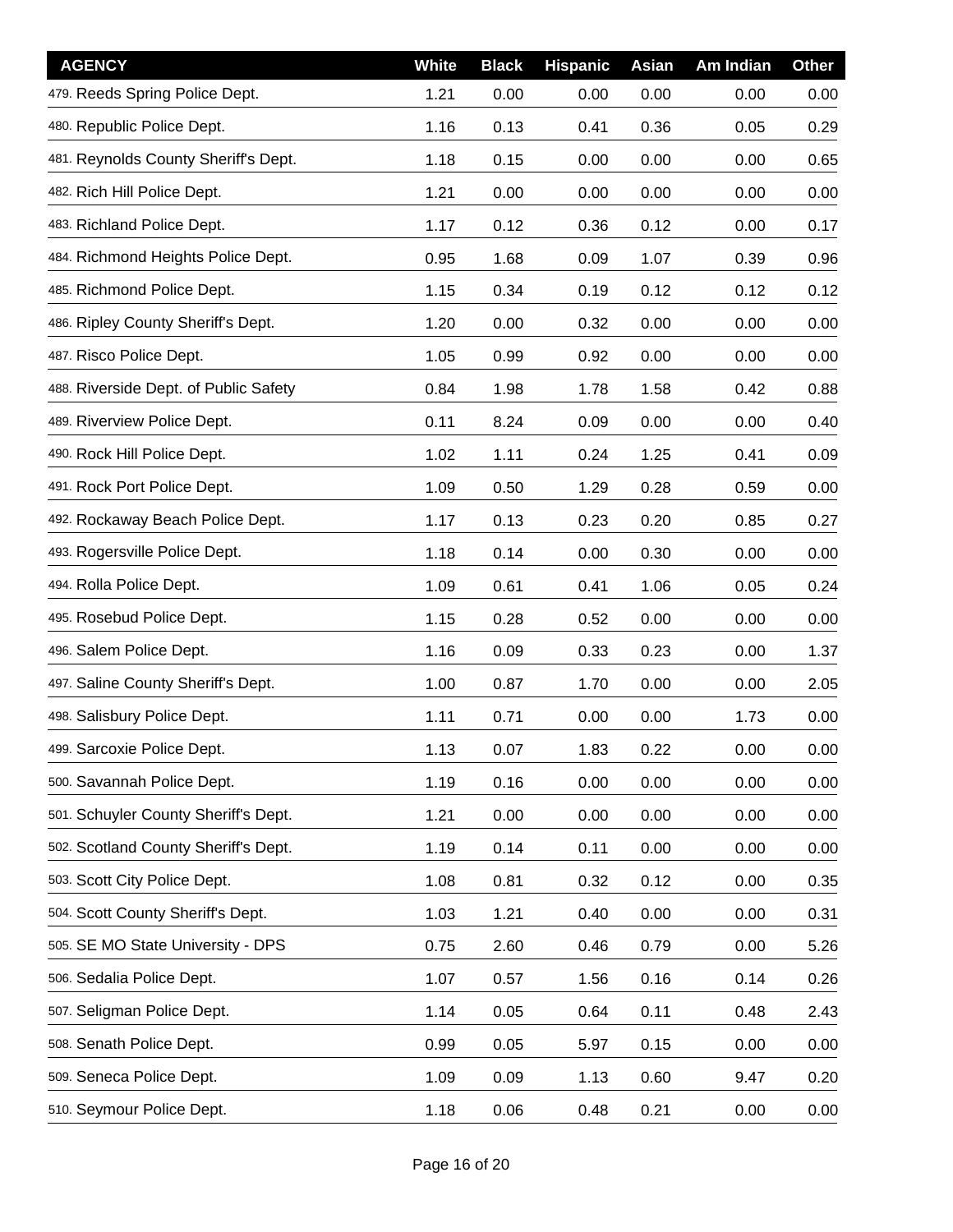| <b>AGENCY</b>                            | White | <b>Black</b> | <b>Hispanic</b> | Asian | Am Indian | <b>Other</b> |
|------------------------------------------|-------|--------------|-----------------|-------|-----------|--------------|
| 511. Shannon County Sheriff's Dept.      | 1.21  | 0.00         | 0.00            | 0.00  | 0.00      | 0.00         |
| 512. Shelbina Police Dept.               | 1.17  | 0.23         | 0.21            | 0.18  | 0.00      | 0.00         |
| 513. Shelby County Sheriff's Dept.       | 1.07  | 0.44         | 1.37            | 0.47  | 0.00      | 1.26         |
| 514. Sheldon Police Dept.                | 1.21  | 0.00         | 0.00            | 0.00  | 0.00      | 0.00         |
| 515. Shrewsbury Police Dept.             | 1.00  | 1.42         | 0.18            | 0.57  | 0.07      | 0.21         |
| 516. Sikeston Police Dept.               | 0.83  | 2.85         | 0.02            | 0.07  | 0.00      | 0.16         |
| 517. Slater Police Dept.                 | 1.00  | 1.01         | 1.38            | 0.68  | 0.00      | 0.91         |
| 518. Smithton Police Dept.               | 1.18  | 0.18         | 0.00            | 0.00  | 0.00      | 0.00         |
| 519. Southwest City Police Dept.         | 0.74  | 0.20         | 11.34           | 1.03  | 2.16      | 0.34         |
| 520. Sparta Police Dept.                 | 1.19  | 0.04         | 0.32            | 0.00  | 0.00      | 0.00         |
| 521. Springfield Police Dept.            | 1.05  | 0.84         | 0.63            | 0.72  | 0.28      | 0.42         |
| 522. Springfield-Branson Ntl Airport PD  | 1.08  | 0.00         | 1.17            | 0.00  | 0.00      | 5.37         |
| 523. St. Ann Police Dept.                | 0.82  | 2.80         | 0.19            | 0.35  | 0.05      | 0.31         |
| 524. St. Charles City Parks & Rec. Dept. | 0.97  | 1.39         | 1.19            | 0.00  | 0.96      | 0.30         |
| 525. St. Charles Comm. College PD        | 0.97  | 0.00         | 0.00            | 11.73 | 0.00      | 0.00         |
| 526. St. Charles County Parks & Rec.     | 1.21  | 0.00         | 0.00            | 0.00  | 0.00      | 0.00         |
| 527. St. Charles County Sheriff's Dept.  | 1.05  | 0.85         | 0.46            | 0.47  | 0.27      | 1.44         |
| 528. St. Charles Police Dept.            | 0.98  | 1.29         | 0.80            | 0.57  | 0.29      | 0.85         |
| 529. St. Clair County Sheriff's Dept.    | 1.18  | 0.00         | 0.70            | 0.00  | 0.00      | 0.53         |
| 530. St. Clair Police Dept.              | 1.18  | 0.15         | 0.02            | 0.18  | 0.00      | 0.24         |
| 531. St. Francois County Sheriff's Dept. | 1.20  | 0.05         | 0.00            | 0.00  | 0.00      | 0.00         |
| 532. St. James Police Dept.              | 1.19  | 0.15         | 0.05            | 0.04  | 0.08      | 0.00         |
| 533. St. John Police Dept.               | 0.51  | 5.09         | 0.52            | 0.25  | 0.00      | 0.54         |
| 534. St. Joseph Police Dept.             | 1.06  | 0.80         | 0.82            | 0.35  | 0.06      | 0.18         |
| 535. St. Louis City Police Dept.         | 0.38  | 6.07         | 0.29            | 0.37  | 0.23      | 0.53         |
| 536. St. Louis County Police Dept.       | 0.81  | 2.76         | 0.44            | 0.58  | 0.14      | 0.61         |
| 537. St. Louis Park Rangers              | 0.77  | 2.70         | 0.46            | 1.75  | 0.00      | 1.95         |
| 538. St. Mary Police Dept.               | 1.19  | 0.00         | 0.64            | 0.00  | 0.00      | 0.00         |
| 539. St. Peters Police Dept.             | 1.07  | 0.82         | 0.27            | 0.37  | 0.08      | 0.58         |
| 540. St. Peters Ranger Enforcement Div.  | 1.06  | 0.67         | 1.66            | 0.00  | 0.00      | 0.00         |
| 541. St. Robert Police Dept.             | 0.92  | 1.73         | 0.76            | 1.13  | 0.00      | 0.46         |
| 542. Ste. Genevieve Co. Sheriff's Dept.  | 1.08  | 0.60         | 0.38            | 0.24  | 0.06      | 1.88         |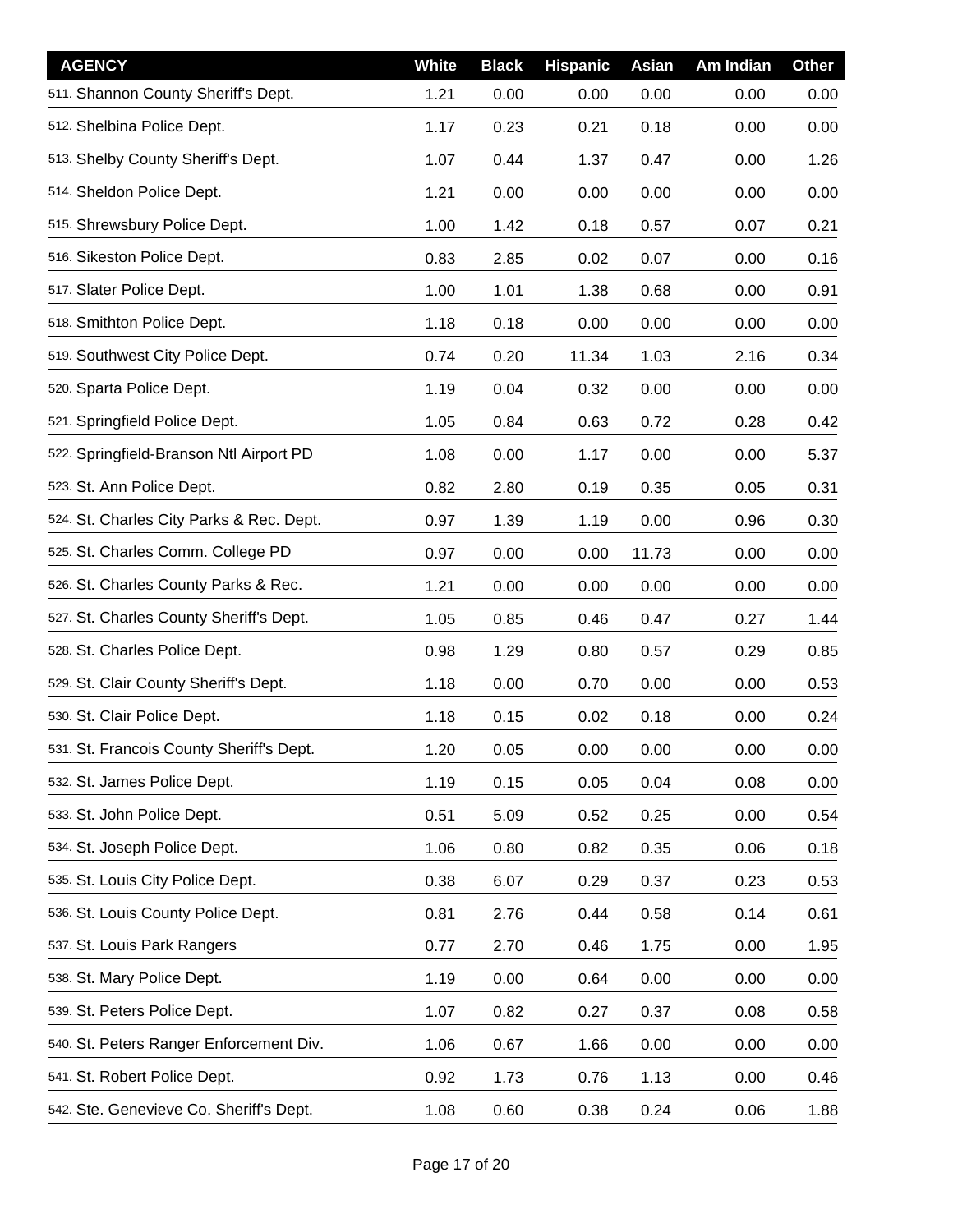| <b>AGENCY</b>                         | White | <b>Black</b> | <b>Hispanic</b> | Asian | Am Indian | Other |
|---------------------------------------|-------|--------------|-----------------|-------|-----------|-------|
| 543. Ste. Genevieve Police Dept.      | 1.15  | 0.12         | 0.29            | 0.49  | 1.80      | 0.52  |
| 544. Steele Police Dept.              | 0.82  | 2.66         | 0.32            | 0.00  | 0.00      | 1.46  |
| 545. Steelville Police Dept.          | 1.18  | 0.11         | 0.30            | 0.20  | 0.00      | 0.00  |
| 546. Stewartsville Police Dept.       | 1.19  | 0.00         | 0.42            | 0.00  | 0.00      | 0.00  |
| 547. Stoddard County Sheriff's Dept.  | 1.15  | 0.30         | 0.16            | 0.28  | 0.39      | 0.00  |
| 548. Stone County Sheriff's Dept.     | 1.18  | 0.04         | 0.45            | 0.09  | 0.37      | 0.00  |
| 549. Stover Police Dept.              | 1.19  | 0.04         | 0.16            | 0.00  | 0.00      | 0.36  |
| 550. Strafford Police Dept.           | 1.13  | 0.35         | 0.45            | 0.26  | 0.14      | 0.34  |
| 551. Strasburg Police Dept.           | 1.21  | 0.00         | 0.00            | 0.00  | 0.00      | 0.00  |
| 552. Sturgeon Police Dept.            | 1.15  | 0.35         | 0.00            | 0.00  | 2.37      | 0.00  |
| 553. Sugar Creek Police Dept.         | 1.08  | 0.55         | 1.20            | 0.40  | 1.51      | 0.05  |
| 554. Sullivan County Sheriff's Dept.  | 1.09  | 0.00         | 3.47            | 0.00  | 0.00      | 0.00  |
| 555. Sullivan Police Dept.            | 1.19  | 0.00         | 0.32            | 0.00  | 0.00      | 0.15  |
| 556. Summersville Police Dept.        | 1.17  | 0.17         | 0.21            | 0.36  | 0.00      | 0.00  |
| 557. Sunrise Beach Police Dept.       | 1.13  | 0.12         | 1.62            | 0.00  | 0.00      | 0.00  |
| 558. Sunset Hills Police Dept.        | 1.08  | 0.79         | 0.25            | 0.74  | 0.13      | 0.15  |
| 559. Sweet Springs Police Dept.       | 1.14  | 0.37         | 0.34            | 0.00  | 1.25      | 0.00  |
| 560. Sycamore Hills Police Department | 0.87  | 2.45         | 0.45            | 0.00  | 0.00      | 0.00  |
| 561. Taney County Sheriff's Dept.     | 1.18  | 0.14         | 0.27            | 0.04  | 0.00      | 0.05  |
| 562. Tarkio Police Dept.              | 1.12  | 0.33         | 0.67            | 0.18  | 0.00      | 0.94  |
| 563. Terre Du Lac Police Dept.        | 1.20  | 0.07         | 0.04            | 0.00  | 0.00      | 0.00  |
| 564. Texas County Sheriff's Dept.     | 1.21  | 0.00         | 0.00            | 0.00  | 0.00      | 0.00  |
| 565. Thayer Police Dept.              | 1.17  | 0.20         | 0.28            | 0.10  | 0.00      | 0.00  |
| 566. Theodosia Police Dept.           | 1.21  | 0.00         | 0.00            | 0.00  | 0.00      | 0.00  |
| 567. Three Rivers Community College   | 0.95  | 1.97         | 0.00            | 0.00  | 0.00      | 0.00  |
| 568. Tipton Police Dept.              | 1.10  | 0.45         | 0.84            | 0.00  | 0.00      | 0.96  |
| 569. Town and Country Police Dept.    | 1.02  | 1.13         | 0.20            | 1.25  | 0.06      | 0.22  |
| 570. Tracy Police Dept.               | 1.09  | 0.67         | 0.44            | 0.63  | 0.00      | 0.00  |
| 571. Trenton Police Dept.             | 1.19  | 0.07         | 0.21            | 0.18  | 0.00      | 0.12  |
| 572. Trimble Police Dept.             | 1.13  | 0.29         | 1.09            | 0.00  | 0.00      | 0.00  |
| 573. Troy Police Dept.                | 1.13  | 0.40         | 0.37            | 0.21  | 0.08      | 0.15  |
| 574. Truesdale Police Dept.           | 1.13  | 0.42         | 0.68            | 0.00  | 0.00      | 0.00  |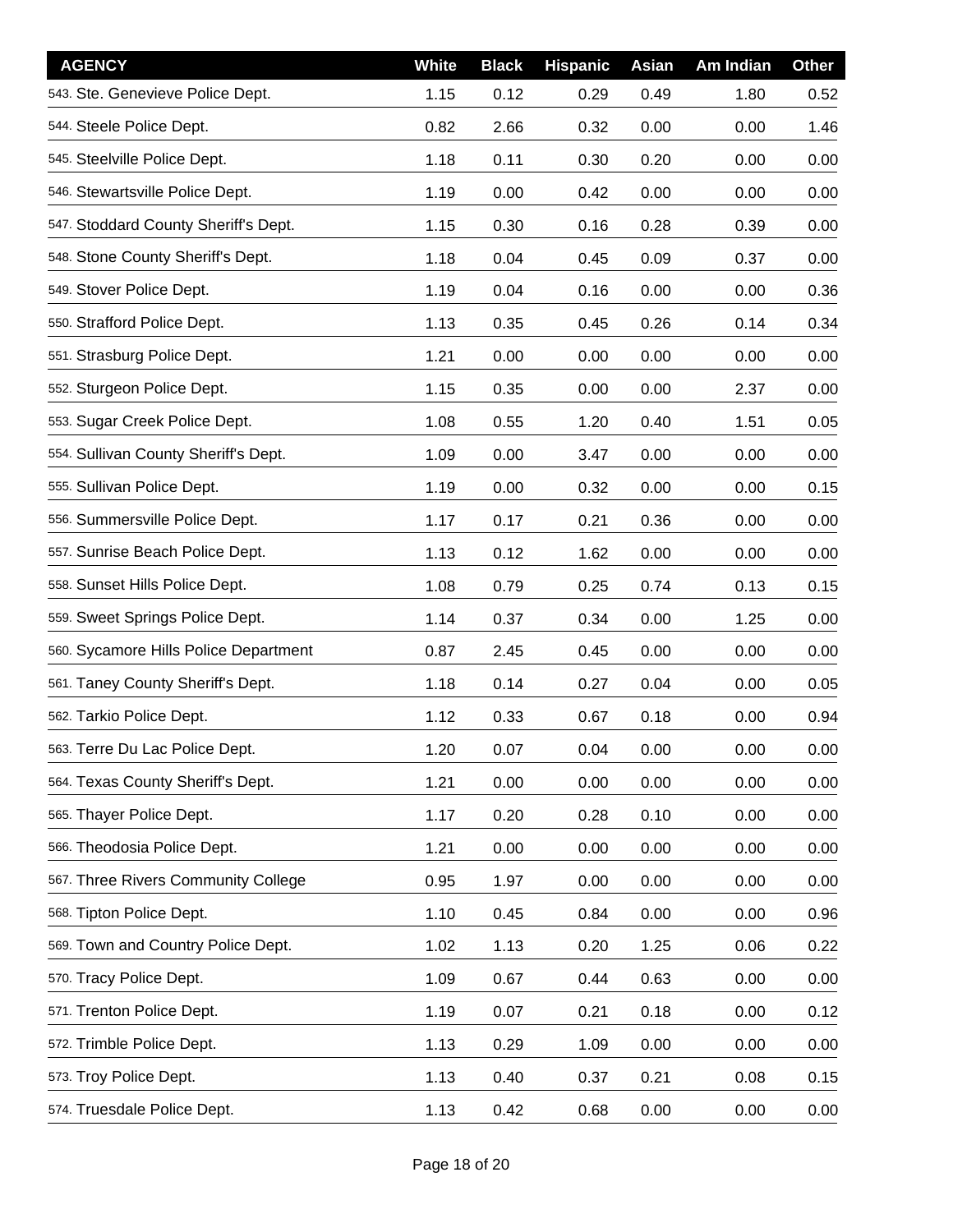| <b>AGENCY</b>                          | White | <b>Black</b> | <b>Hispanic</b> | Asian | Am Indian | Other |
|----------------------------------------|-------|--------------|-----------------|-------|-----------|-------|
| 575. Truman State Univ. - Dept. of PS  | 1.03  | 0.94         | 0.00            | 1.20  | 1.69      | 1.07  |
| 576. UCM - Dept. of Public Safety      | 0.97  | 1.26         | 0.40            | 1.03  | 0.72      | 2.28  |
| 577. Union Pac. Railroad Police - KC   | 0.66  | 2.78         | 4.12            | 0.00  | 7.48      | 0.00  |
| 578. Union Pac. Railroad Police - STL  | 1.21  | 0.00         | 0.00            | 0.00  | 0.00      | 0.00  |
| 579. Union Police Dept.                | 1.18  | 0.08         | 0.18            | 0.19  | 0.55      | 0.15  |
| 580. Unionville Police Dept.           | 1.20  | 0.06         | 0.00            | 0.00  | 0.00      | 0.00  |
| 581. Univ. of MO-Columbia PD           | 0.93  | 1.10         | 0.15            | 2.17  | 0.04      | 5.11  |
| 582. Univ. of MO-Kansas City PD        | 0.75  | 2.54         | 0.76            | 1.83  | 0.37      | 3.48  |
| 583. Univ. of MO-St. Louis PD          | 0.60  | 3.67         | 0.00            | 3.91  | 0.00      | 2.60  |
| 584. University City Police Dept.      | 0.40  | 5.68         | 0.34            | 1.43  | 1.37      | 0.98  |
| 585. Uplands Park Police Dept.         | 0.26  | 7.09         | 0.05            | 0.16  | 0.00      | 0.42  |
| 586. Urbana Police Dept.               | 1.18  | 0.13         | 0.16            | 0.00  | 0.00      | 0.37  |
| 587. Van Buren Police Dept.            | 1.08  | 0.50         | 0.98            | 1.09  | 1.67      | 0.13  |
| 588. Vandalia Police Dept.             | 1.09  | 0.52         | 0.54            | 0.51  | 1.07      | 0.79  |
| 589. Velda City Police Dept.           | 0.17  | 7.84         | 0.06            | 0.30  | 0.00      | 0.00  |
| 590. Vernon County Sheriff's Dept.     | 1.19  | 0.13         | 0.00            | 0.00  | 0.00      | 0.00  |
| 591. Verona Police Dept.               | 1.01  | 0.10         | 3.66            | 0.00  | 0.00      | 3.35  |
| 592. Versailles Police Dept.           | 1.17  | 0.14         | 0.17            | 0.10  | 1.21      | 0.13  |
| 593. Viburnum Police Dept.             | 1.21  | 0.00         | 0.00            | 0.00  | 0.00      | 0.00  |
| 594. Vienna Police Dept.               | 1.13  | 0.20         | 0.67            | 0.58  | 0.00      | 1.15  |
| 595. Vinita Park Police Dept.          | 0.38  | 5.83         | 0.60            | 0.70  | 0.31      | 1.23  |
| 596. Walker Police Dept.               | 1.21  | 0.00         | 0.00            | 0.00  | 0.00      | 0.00  |
| 597. Walnut Grove Police Dept.         | 1.20  | 0.05         | 0.18            | 0.00  | 0.00      | 0.00  |
| 598. Wardell Police Dept.              | 0.83  | 2.65         | 0.89            | 0.00  | 0.00      | 0.00  |
| 599. Warren County Sheriff's Dept.     | 1.15  | 0.25         | 0.47            | 0.15  | 0.00      | 0.10  |
| 600. Warrensburg Police Dept.          | 1.02  | 1.08         | 0.30            | 0.55  | 0.22      | 1.39  |
| 601. Warrenton Police Dept.            | 1.15  | 0.30         | 0.34            | 0.17  | 0.00      | 0.18  |
| 602. Warsaw Police Dept.               | 1.15  | 0.19         | 0.52            | 0.00  | 1.26      | 0.40  |
| 603. Warson Woods Police Dept.         | 1.05  | 0.88         | 0.34            | 0.97  | 0.41      | 0.52  |
| 604. Washburn Police Dept.             | 1.21  | 0.00         | 0.00            | 0.00  | 0.00      | 0.00  |
| 605. Washington County Sheriff's Dept. | 1.19  | 0.08         | 0.10            | 0.00  | 0.00      | 0.22  |
| 606. Washington Police Dept.           | 1.17  | 0.15         | 0.24            | 0.20  | 0.00      | 0.25  |